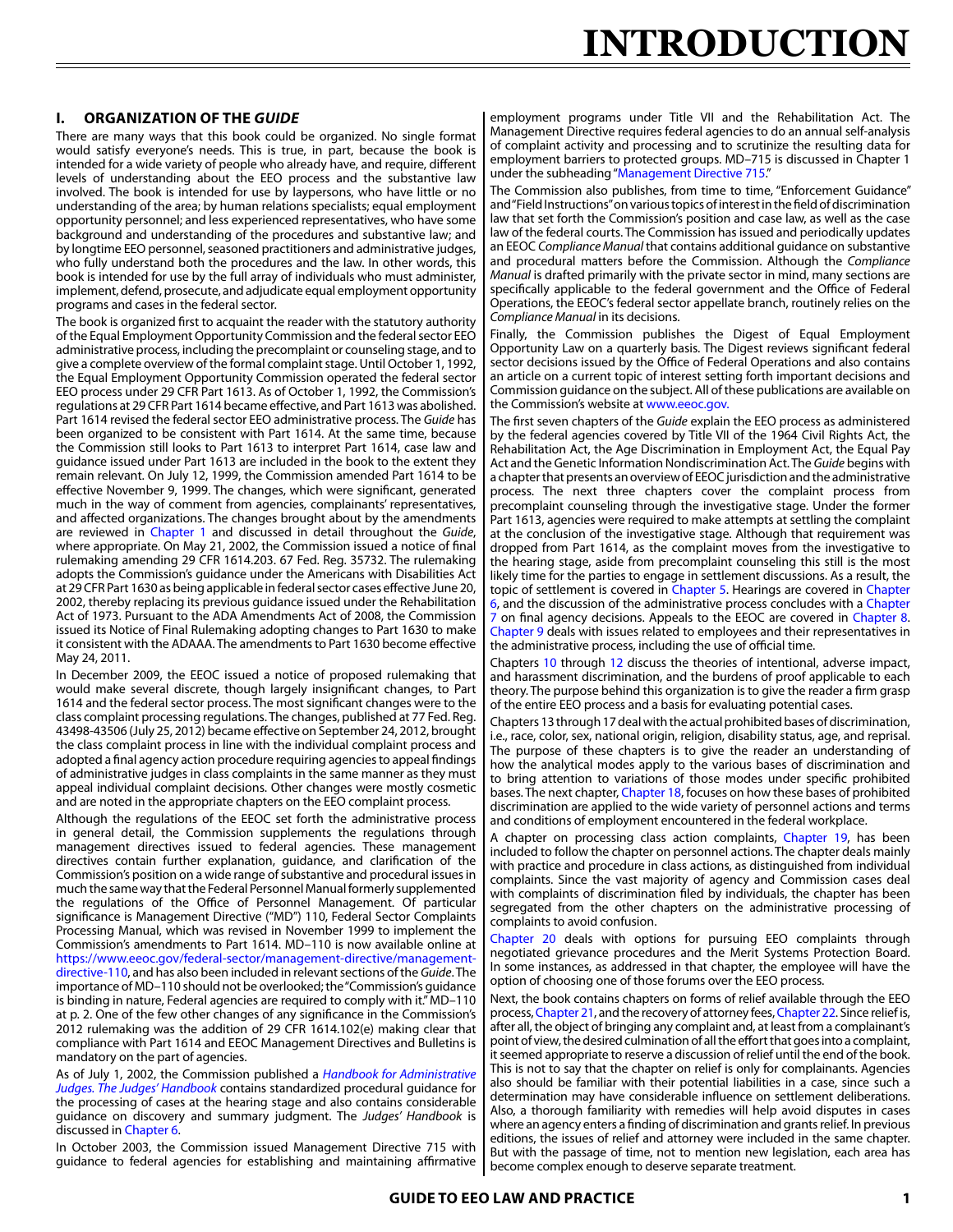The *Guide* includes a subject matter index, a detailed table of contents, and a table of cases. It is anticipated that the book will not keep one so enthralled as to be read from cover to cover. Rather, it is anticipated that the book will be used by persons to gain a general understanding of specific areas of law, or to assist in answering particular questions about an individual case.

The book also is not designed to give the reader an exhaustive account of every case decided by the Commission on a particular subject. For the most part, string cites have been avoided. The author's intent is to give the reader a reasonably succinct statement of the law in a particular area, discuss the significant cases, provide commentary, and then move on to other subjects.

One reason for avoiding string cites is that, in the past, the Commission, unlike the courts, issued written decisions in each case that came before it. Courts, on the other hand, do not always issue written decisions and even when they do, many are "unpublished" because the court does not believe the case is of precedential value or clarifies existing law in any way. Many of the Commission's past decisions lack any precedential or clarifying value. They are merely the final administrative resolution for the parties of cases that involve the application of well–established law to a particular set of facts. An attempt to include all of these cases in any book would add quantity, but not quality. In late 1997, the Commission adopted the practice of issuing "short form" decisions in many of its cases. Those decisions, without any discussion, provide a final administrative resolution to cases.

String cites also have been avoided because they tend to give the reader the impression that the author has made an extensive effort to include in the text all citations that are, or may be, relevant to a particular determination in a specific case. This, in turn, tends to discourage further research. For the practitioner, there is no substitute for an actual review of Commission decisions selected because of their relevance to a particular case. The book is intended to make the overall task of research easier, not to replace it. Review of additional Commission decisions which apply established law to various factual scenarios may well give the reader a better understanding of how to evaluate his or her own case.

Comments, be they on the organization, substance, style, or errors of commission or omission, are appreciated. Once the author has overcome the personal trauma of the particular criticism, comments will be assessed and possibly even used in subsequent revisions of the book. Of course, the author retains the right to label the commentator a fool and persist in his own backward and stubborn ways. Finally, the publisher retains the right to label the author a fool and insist on appropriate revisions.

This book is designed to be a resource for learning about the sometimes peculiar world of discrimination law in the federal sector. The author has sought to include some practical tips regarding the handling of those cases; those tips should not be construed as legal advice. In the end, there is no substitute for the preparation that goes into individual cases. It is hoped, however, that this *Guide* will make that preparation somewhat easier.

The Commission's decisions are published and available in printed form and on computer on–line services, greatly expanding the resources of both employees and agency representatives in pursuing discrimination complaints. The Commission has made some of its federal sector case law available on its website.

#### **A. RESEARCH FOR THE BOOK**

The principal resources used in the preparation of this book are the decisions of the Equal Employment Opportunity Commission, the decisions of its Office of Federal Operations, federal court decisions, federal statutes, the Commission's regulations set forth at 29 CFR Part 1600, *et seq*., the Commission's Complaint Processing Manual, MD–110 (August 2015), the Commission's Enforcement Guidance, and the EEOC *Compliance Manual*.

When the *Guide* was first published, the Commission's cases were available only on microfiche. The pieces of microfiche were numbered consecutively according to the order in which they were issued. Each piece also contained an issuance date, such as February–March 1987. Citations in the book to cases originally on microfiche are by case name, EEOC docket number, the number of the microfiche, the location on the microfiche of the first page of the decision, and the date of issuance by the Commission. For example, a citation of *Smith v. Agency*, 00000001, 1111/A1 (1985), is translated as follows: the first number following the case name is the docket number given to the case by the EEOC; the number on the left–hand side of the slash indicates the microfiche number (this is located in the top right–hand corner of the microfiche) and the number to the right of the slash indicates the location of the first page of the decision on the microfiche (horizontal rows are given letter designations from A to G starting at the top, vertical rows are given numbers from one to 14 from left to right); and the year indicates when the case was decided by the Commission. Case decisions issued after the use of microfiche was discontinued are cited by EEOC docket number only. It is worth noting that many of the Commission's older decisions are not available online through any source. Contrary to popular belief, in an Internet dominated world, the fact that the cases cannot be found online does not mean they lack value. It simply means they are hard to find. The Commission's Office of Federal Operations is the best source for older cases, though this requires the use of a rather backward instrument called a telephone.

The docket numbers used by the EEOC also tell a great deal about the nature and history of the case. The first two digits in the docket number indicate how the case came to the Commission. The docket numbers "01" indicate that the case was decided by the Office of Federal Operations on an appeal by a complainant from a final agency decision or final agency action; the docket numbers "02" indicate that the case is an appeal from a final grievance decision; the docket numbers "03" indicate that the decision involves a petition for review of a decision for the Merit Systems Protection Board; the docket numbers "04" indicate that the case involves a petition for enforcement of a Commission decision or settlement agreement; the docket numbers "05" indicate that the case involves a request to reopen a previous Commission decision; and the docket numbers "07" indicate that the case was decided by OFO on appeal from an agency which has declined to fully implement the decision of an administrative judge. Cases decided under the amended regulations at Part 1614 that became effective in November 1999, contained the letter "A" in the docket number until October 2006. The next two digits in the docket number indicate the year in which the appeal was first filed with the Commission. The final four digits are the actual case number.

As of October 2006, OFO adopted a new case docket numbering system. Cases still carry the two digit opening codes as described above. This is followed by the year in which the appeal was filed, e.g.*,* "2006." Finally, the last digits are a notation of the order in which a particular case was filed with OFO in each calendar year. Appeals docketed under the former system are given a new docketing number at the time a decision is issued.

Of the appeals decided by the Commission, some are issued under the signature of the Executive Secretariat and some are issued under the signature of the Director of the Office of Federal Operations. When an appellate decision is signed by the Executive Secretariat, this indicates that the decision has actually been reviewed by the Commissioners. A decision issued under the signature of the Director of OFO has been issued directly from that office based on its authority delegated by the Commissioners. As a result, those decisions issued directly by the Commission are considered to be binding precedent. Ironically, even though OFO has direct review authority over the decisions of administrative judges, its decisions are not considered binding in the traditional sense. Instead, administrative judges are strongly encouraged to follow those decisions.

#### **B. OTHER REFERENCE SOURCES**

The EEOC relies heavily upon federal court cases in reaching its administrative decisions. Because the decisions of the EEOC are not subject to direct appellate review, court decisions seldom are binding upon the Commission in the traditional sense. In many instances, the Commission has adopted the decisions of the U.S. Supreme Court and lower federal courts. Certainly, the Commission will always consider any relevant court decisions brought to its attention in its own deliberations.

The Commission's regulations are published in full in the Code of Federal Regulations at Title 29, Part 1600, *et seq*. The Federal Register is often a useful source of additional information, since the comments of the Commission in adopting and amending regulations may give insight as to their scope and intent. This is particularly true of the changes brought about by Part 1614. In the proposed versions of the regulations, as well as the final version, the Commission provided detailed comment on the deficiencies of Part 1613 and how the new regulations are intended to address those deficiencies. The legislative history of Title VII, the Rehabilitation Act of 1973, as amended, the Age Discrimination in Employment Act and the Equal Pay Act, the Civil Rights Act of 1991, and all their amendments also should not be overlooked when dealing with issues on which there is little other guidance.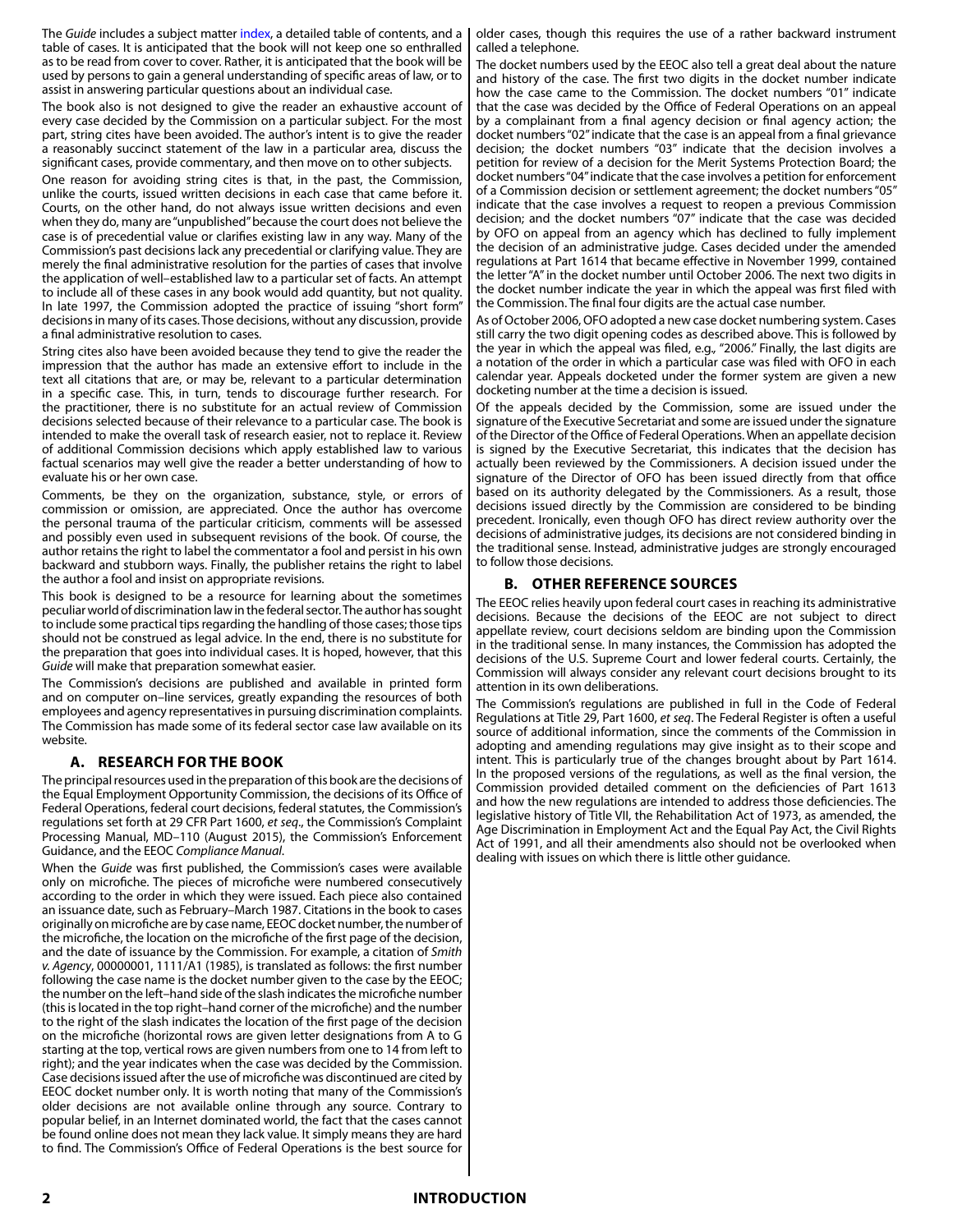# **CHAPTER 1 Overview**

## **I. AUTHORITY AND JURISDICTION**

#### **A. STATUTORY AUTHORITY**

The Equal Employment Opportunity Commission derives its authority and jurisdiction over federal sector discrimination complaints from three primary pieces of legislation: Title VII of the 1964 Civil Rights Act, as amended, the Rehabilitation Act of 1973, as amended, and the Age Discrimination in Employment Act (ADEA), as amended. On November 21, 1991, President Bush signed Public Law 102–166, the Civil Rights Act of 1991, which made several amendments to the 1964 Civil Rights Act, as well as some modifications to the Rehabilitation Act. On October 29, 1992, the Rehabilitation Act was amended through Public Law 102–569. Through this amendment, some of the requirements of the more stringent Americans with Disabilities Act (ADA) of 1990, Public Law 101–336 (July 26, 1990), were made applicable to the federal government. Most recently, Congress passed the Americans with Disabilities Amendments Act of 2008, S. 3406 (September 25, 2008), which enacted significant revisions to the ADA. The amendments are summarized below and discussed in detail in Chapter 14.

As explained more fully in the following chapters, there are other pieces of legislation which either give the Commission additional authority or indirectly impact upon its own authority. However, Title VII, the Rehabilitation Act, and the ADEA account for the vast majority of the EEOC caseload. The Commission also has significant responsibility and authority with respect to employment discrimination in the private sector. However, its role in the private sector should not be confused with its role in the federal sector. In the private sector, the Commission investigates complaints of employment discrimination within its jurisdiction and, when it deems appropriate, can initiate civil actions against employers it believes have engaged in prohibited discrimination. In the federal sector, the Commission's role is one of oversight with respect to agency processing of EEO complaints, adjudicating complaints when a hearing is requested, and deciding appeals from final agency actions or decisions on discrimination complaints. As a result of the different roles the Commission has in the private and federal sector, the processes in each sector are quite different.

The Commission also has jurisdiction over federal sector complaints of sexbased wage discrimination under the Equal Pay Act. To some extent, this jurisdiction is concurrent with its Title VII jurisdiction over complaints based on sex discrimination. The provisions of the Equal Pay Act are summarized below under the subheading "Equal Pay Act" and the subject is treated in more detail in Chapter 13 under the topic of "Sex Discrimination."

In the federal sector, the EEOC also is responsible for coordinating the government's policy prohibiting discrimination against employees based on protected genetic information. The EEOC's jurisdiction in this area originally came from Executive Order 13145. That jurisdiction was expanded through the Genetic Information Nondiscrimination Act of 2008 discussed briefly below and more extensively in Chapter 15.

Although the various pieces of legislation referenced above give the EEOC its substantive jurisdiction over employment discrimination in federal employment on the basis of race, color, sex, national origin, religion, disability status age and genetic information, it was another piece of legislation the Civil Service Reform Act of 1978—that centralized jurisdiction in the Commission over federal sector employment discrimination. The Civil Service Reform Act is discussed more fully below under the section "Effect of the Civil Service Reform Act."

#### **1. Title VII of the 1964 Civil Rights Act**

As originally passed, Title VII of the 1964 Civil Rights Act, codified at 42 USC 2000e, *etseq*., did not apply to employees or applicants for employment in the federal government. It was not until March 24, 1972, the effective date of Public Law 92–261, that discrimination in the federal workplace was prohibited by statute. Since that time, discrimination complaints in the federal government have spawned voluminous and often confusing case law, but the prohibition had a rather inauspicious beginning. Under the 1972 amendments, 717(a) of the Title VII, codified at 42 USC 2000e-16(a), simply states:

All personnel actions affecting employees or applicants for employment (except with regard to aliens employed outside the limits of the United States) in military departments as defined in section 102 of Title 5, in executive agencies as defined in section 105 of Title 5 (including employees and applicants for employment who are paid from nonappropriated funds), in the United States Postal Service and the Postal Rate Commission, in those units of the Government of the District of Columbia having positions in the competitive service, and in those units of the legislative and judicial branches of the Federal Government having positions in the competitive service, and in the Library of Congress

shall be made free from discrimination based on race, color, religion, sex, or national origin.

Originally, enforcement authority was given to the former Civil Service Commission. 42 USC 2000e-16(b) (1978).

Unlike the Rehabilitation Act and the Age Discrimination in Employment Act, Title VII applies to everyone. Everyone has a race, color, sex and national origin. Presumably, everyone also has a religion, or the absence of one. (Theological discussions are distinctly beyond the province of this book.) It is worth noting that Title VII does not prohibit all discrimination or all unfair treatment. Title VII applies strictly to the five bases enumerated in the statute.

The federal government was specifically excluded from the definition of an employer in 701(b) of the 1964 Act. But 701 did provide that employment in the federal government was to be free from discrimination. Through Executive Order 11246, as amended by Executive Order 11478, the President gave the Civil Service Commission the authority to issue regulations to establish a formal mechanism for the filing of discrimination complaints by federal employees. Some discrimination case law was developed by the CSC prior to its abolition in 1978. That case law is beyond the scope of this book, except to the extent that it has been subsequently adopted by the EEOC.

As amended in 1972, the General Accounting Office specifically was excluded from Title VII. 42 USC 2000e-16(a) (1978). Although employees from the Library of Congress were included, authority for enforcement of the statute was vested in the Librarian of Congress and not the Civil Service Commission. *See*  42 USC 2000e-16(b) (1978).

On January 23, 1995, through the Congressional Accountability Act of 1995, Public Law 104–1, § 2000e-16(a) was amended to delete the reference to the legislative branch and to add the Government Printing Office and the General Accounting Office to the list of federal agencies subject to Title VII. As a result, 42 USC 2000e-16 currently states:

All personnel actions affecting employees or applicants for employment (except with regard to aliens employed outside the limits of the United States) in military departments as defined in section 102 of Title 5, in executive agencies as defined in section 105 of Title 5 (including employees and applicants for employment who are paid from nonappropriated funds), in the United States Postal Service and the Postal Rate Commission, in those units of the Government of the District of Columbia having positions in the competitive service, and in those units of the judicial branches of the Federal Government having positions in the competitive service, and in the Government Printing Office, the General Accounting Office, and the Library of Congress shall be made free from discrimination based on race, color, religion, sex, or national origin.

The new provisions took effect on January 23, 1996. 2 USC 1311(d). The Congressional Accountability Act ended the jurisdiction of the EEOC over competitive service employees of the legislative branch. The Act covers employees of the U.S. House of Representatives and the U.S. Senate, as well as several other government entities. Those employees now are provided the protections of Title VII, the ADA, ADEA and the Rehabilitation Act. Enforcement, however, is through the U.S. Office of Compliance and not the EEOC.

#### **2. Rehabilitation Act of 1973**

The Rehabilitation Act, Public Law 93–112, requires that each department and agency of the federal government, including the U.S. Postal Service and the Postal Rate Commission, develop an affirmative action plan "for the hiring, placement and advancement of individuals with disabilities…." The Act is codified at 29 USC 791. As discussed in Chapter 14, the Rehabilitation Act is unique in that it not only prohibits discrimination against qualified individuals with disabilities, it further requires reasonable accommodation of those individuals, where appropriate. It also requires that federal agencies take positive steps in the hiring, placement and advancement of individuals with disabilities.

As with Title VII, the Civil Service Commission originally had enforcement authority for the Rehabilitation Act. That authority was transferred to the EEOC under § 4 of the Reorganization Plan No. 1 and § 1–100 of Executive Order 12106 (Dec. 28, 1978).

In July 1990, Congress passed the Americans with Disabilities Act, Public Law 101–336, 104 Stat. 327, codified at 42 USC 12101, *et seq*. However, the United States and corporations wholly owned by the United States are excluded from the definition of "employer" under the Act. 42 USC 12111(5)(B). A section of the ADA that relates to current drug users does apply to the federal government. In October 1992, Congress amended the Rehabilitation Act, 42 USC 791(g), making further provisions of the ADA applicable to the federal government:

The standards used to determine whether this section has been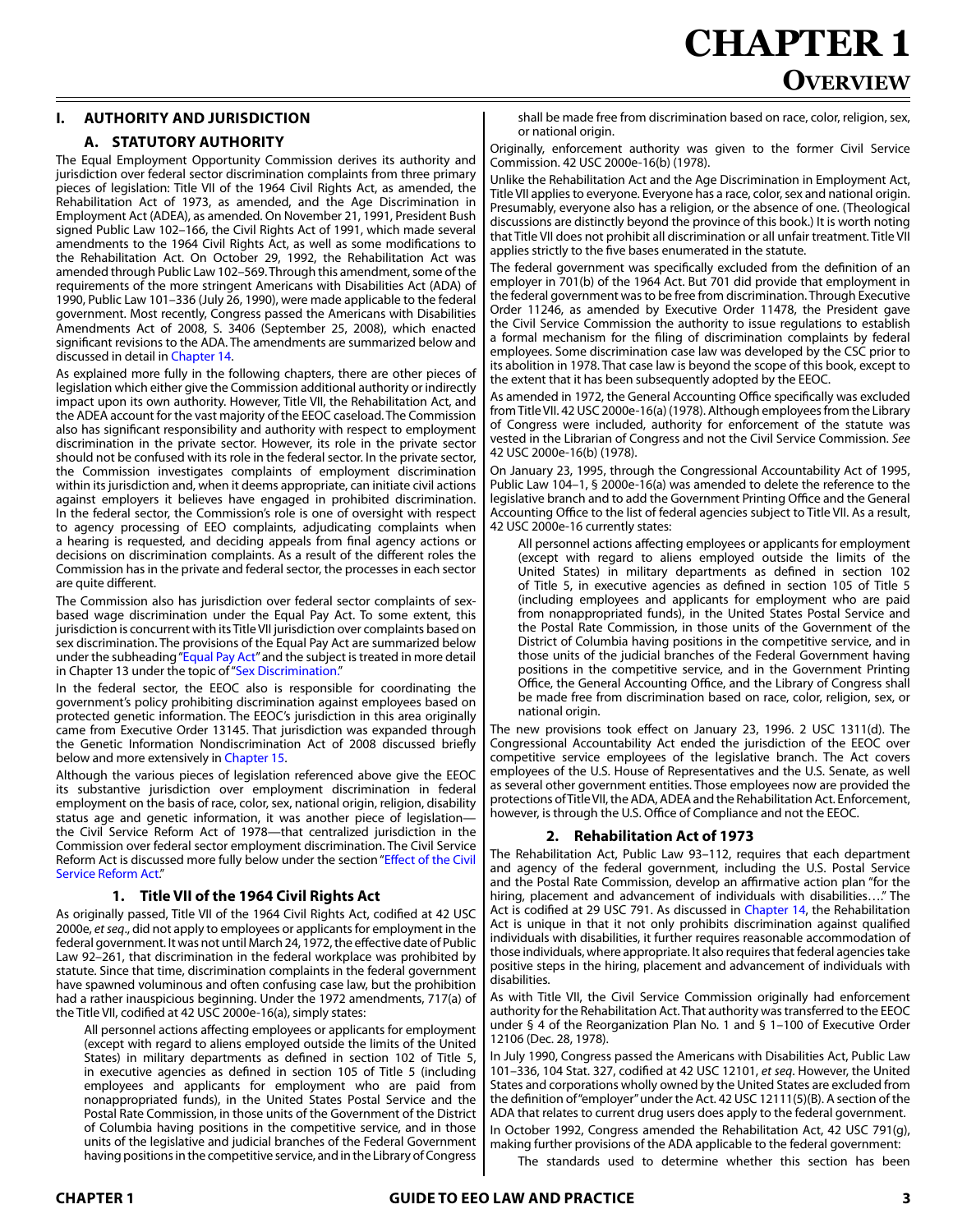violated in a complaint alleging nonaffirmative action employment discrimination under this section shall be the standards applied under title I of the Americans with Disabilities Act of 1990 and the provisions of sections 501 through 504, and 510 of the Americans with Disabilities Act of 1990, as such sections relate to employment.

The applicable sections of the ADA are codified at 42 USC 12111, *et seq.*, and 42 USC 12201–204 and 12210. The October 1992 amendment also substituted the terminology of "individuals with disabilities" for "handicapped employees," the terminology originally used in the Rehabilitation Act. The Rehabilitation Act and the relevant provisions of the ADA are discussed in detail in Chapters 14 and 15.

#### **3. Americans With Disabilities Act Amendment Act of 2008**

Disturbed by rulings of the U.S. Supreme Court that restricted the number of individuals covered by the ADA, in September 2008 Congress passed the ADA Amendments Act of 2008, S. 3406. The Act amended the nonaffirmative action employment provisions of the ADA that are applicable to the federal government under the Rehabilitation Act. The amendments specifically overruled four Supreme Court decisions holding that the ADA should be narrowly interpreted in determining whether an individual had a disability under the statute, *i.e.*, whether the individual had a physical or mental impairment that substantially limited a major life activity. The ADA Amendments Act of 2008 is discussed in detail in Chapters 14 and 15, below.

#### **4. Age Discrimination in Employment Act**

The Age Discrimination in Employment Act was passed in 1967 as Public Law 90–202. In April 1974, through Public Law 93–259, the ADEA was amended to prohibit age discrimination in the federal sector. Modeled largely after Title VII in its substantive provisions, the Act provides at 29 USC 633(a):

All personnel actions affecting employees or applicants for employment who are at least 40 years of age (except personnel actions with regard to aliens employed outside the United States), in military departments as defined in section 102 of Title 5, in executive agencies as defined in section 105 of Title 5 (including employees and applicants for employment who are paid from nonappropriated funds), in the United States Postal Service and the Postal Rate Commission, in those units in the government of the District of Columbia having positions in the competitive service, and in those units of the judicial branch of the Federal Government having positions in the competitive service, and in the Government Printing Office, the General Accounting Office and the Library of Congress shall be made free from any discrimination based on age.

Note that the ADEA does not prohibit all discrimination on the basis of age. For example, it does not prohibit an employer from deciding that a prospective employee is too young for a particular position. What the ADEA prohibits is discrimination against persons 40 years of age or older.

The Age Discrimination in Employment Act is covered in depth in Chapter 16, below. It is worth observing here that the Commission's jurisdiction over ADEA complaints is more discretionary in nature than its jurisdiction over Title VII and Rehabilitation Act complaints. Employees with complaints under the ADEA may exercise the option to pursue their complaints through the administrative process, or they may elect to proceed directly into U.S. district court after giving notice of intent to sue to the EEOC. Employees with Title VII or Rehabilitation Act complaints must exhaust the administrative process before obtaining the right to sue in U.S. district court.

As with Title VII and the Rehabilitation Act, administrative enforcement authority under the ADEA was initially vested in the Civil Service Commission and later transferred to the EEOC upon passage of the Civil Service Reform Act of 1978. *See* § 2 of Reorganization Plan No. 1, and § 1–101 of Executive Order 12106.

Also, as with Title VII, the ADEA was amended through the Congressional Accountability Act to delete the original reference to the legislative branch and to add the Government Printing Office and the General Accounting Office to the list of federal agencies subject to the ADEA. These ADEA provisions also took effect on January 23, 1996, and like their Title VII counterparts, required that the Administrative Conference and Judicial Conference report to Congress with recommendations on future ADEA coverage for judicial branch, Government Printing Office, General Accounting Office and Library of Congress employees. *See* "Statutory Authority," above.

Although the substantive proscription against age discrimination in the ADEA was patterned after the proscription against race, color, sex, national origin and religious discrimination in Title VII, the relief provisions of the ADEA more closely mirror the provisions of the Fair Labor Standards Act. As a result, federal sector remedies, including the award of attorney fees, are different from those under Title VII. See Chapter 16, subheading "Attorney Fees."

#### **5. Equal Pay Act**

The Equal Pay Act (EPA) is an amendment to the Fair Labor Standards Act intended to eliminate sex discrimination in the payment of wages. The relevant portion is codified at 29 USC 206(d) and provides:

No employer having employees subject to the provisions of this section shall discriminate, within any establishment in which such employees are employed, between employees on the basis of sex by paying wages to employees in such establishment at a rate less than the rate at which he pays wages to employees of the opposite sex in such establishment for equal work on jobs the performance of which requires equal skill, effort, and responsibility, and which are performed under similar working conditions, except where such payment is made pursuant to (i) a seniority system; (ii) a merit system; (iii) a system which measures earnings by quantity or quality of production; or (iv) a differential based on any other factor other than sex: Provided, that an employer who is paying a wage rate differential in violation of this subsection shall not, in order to comply with the provisions of this subsection, reduce the wage rate of any employee.

Federal agencies are included within the definition of employer under 29 USC 203(d)–(e). Enforcement authority for the Equal Pay Act was vested in the Administrator, Department of Labor, Wage and Hour Division. *See* 29 USC 204. Under Reorganization Plan No. 1 of 1978, Equal Pay Act enforcement authority was transferred to the EEOC. *See* Reorganization Plan No. 1, § 1.

Under previous regulations at 29 CFR Part 1613, the Commission established a separate administrative procedure for pursuing federal sector EPA complaints. Such complaints initially had to be filed with the appropriate district director of the EEOC and were not initiated by contacting an agency EEO counselor. Under Part 1614, complaints under the EPA are processed just as any other complaint of discrimination.

As with the ADEA, complainants alleging a violation of the EPA are not required to pursue an administrative complaint of discrimination. A complainant may file a civil action in U.S. district court within two years of the alleged violation, or three years if the violation is willful. *See* 29 CFR 1614.408.

All forms of sex-based wage discrimination under the EPA also are violations of Title VII and an employee can pursue both remedies simultaneously. The employee may not engage in double recovery for violations of both statutes, but is entitled to the highest recovery provided by either statute.

#### **6. Civil Rights Act of 1991**

With the enactment of the Civil Rights Act of 1991, Public Law 102–166, effective November 21, 1991, Congress significantly amended the Civil Rights Act of 1964. The Civil Rights Act of 1991 was in response to substantial criticism of the original Civil Rights Act and its subsequent interpretation by the U.S. Supreme Court.

From a substantive point of view, the legislation made two important changes. First, it authorized the payment of compensatory damages for such things as emotional pain, suffering, and future economic losses. Although the 1991 Civil Rights Act contains a provision for punitive damages, the federal government is exempt from that provision. It also reversed, in part, the decision of the Supreme Court in *Wards Cove Packing Co. v. Atonio*, 490 U.S. 642, 109 S. Ct. 2115, 104 L. Ed.2d 733 (1989), that placed all aspects of the burden of proof in disparate or adverse impact cases on the plaintiff. In cases involving disparate impact employment discrimination, Congress reinstated the standard first set down by the court in *Griggs v. Duke Power Company*, 401 U.S. 424, 91 S. Ct. 849, 28 L. Ed.2d 158 (1971). Under the 1991 Civil Rights Act, if a plaintiff proves a *prima facie* case of disparate impact discrimination, the burden of production and persuasion shifts to the employer. See Chapter 11, subheadings "The Civil Rights Act of 1991" and "Agency's Burden—Business Necessity."

The 1991 Civil Rights Act also provides a "good faith" defense to claims of failure to make reasonable accommodation under the Rehabilitation Act. An employer may avoid an award of damages for violation of the reasonable accommodation clause if it can demonstrate that, in consultation with the disabled employee, it has made a good faith effort at reasonable accommodation.

With regard to persons employed by the federal government, the Civil Rights Act of 1991 made two significant changes with respect to coverage. The 1991 Act extended the protection of Title VII to employees of the House of Representatives and also to such entities as the Architect of the Capitol, the Congressional Budget Office, the General Accounting Office, the Government Printing Office, the Office of Technology Assessment, and the U.S. Botanic Garden. It also extended the protections of the Age Discrimination in Employment Act of 1967, the Rehabilitation Act of 1973, and specified sections of the Americans with Disabilities Act of 1990 to those employees. A section of the law designated as the Government Employee Rights Act of 1991 further extended Title VII protections to employees of the U.S. Senate. Although the protections of Title VII, the Rehabilitation Act and the ADEA were extended to these employees, in most instances, the jurisdiction of the EEOC was not expanded to cover these employees and enforcement was through other means. Many of the coverage changes of the 1991 Civil Rights Act were temporary in nature and were superseded by the Congressional Accountability Act of 1995.

A full treatment of the Civil Rights Act of 1991 is included in Chapter 13.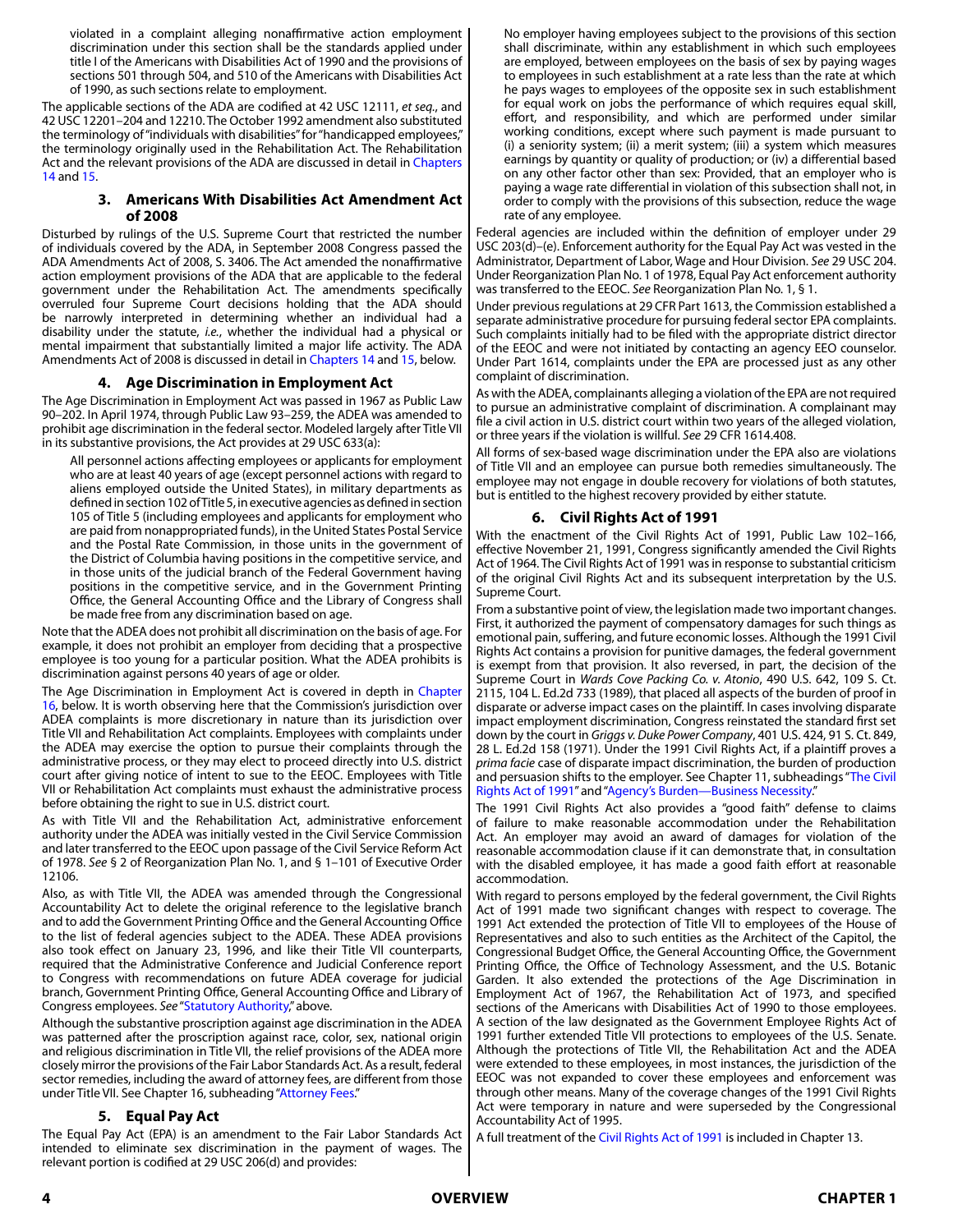# **7. Congressional Accountability Act of 1995**

The Congressional Accountability Act of 1995, Public Law 104–1, codified at 2 USC 1301, *et seq.*, was a sweeping attempt to bring legislative branch employees, as well as employees of several other government entities, within the ambit of the antidiscrimination statutes with a centralized enforcement mechanism. While legislative branch employees were given expanded rights under Title VII, the Rehabilitation Act, and the ADEA, enforcement is through the Office of Compliance and not the EEOC. *See* 2 USC 1301, *et seq.*

For a detailed discussion of the Act, see Chapter 13 under the subheading "Congressional Accountability Act—Legislative Employees."

### **8. No FEAR Act of 2002**

The Notification and Federal Employee Antidiscrimination and Retaliation Act of 2002 became effective on October 1, 2003. The No FEAR Act has three basic components: 1) training for managers and employees on the antidiscrimination and antiretaliation laws; 2) making the entity found to have engaged in discrimination or retaliation financially responsible for the effects of the discrimination or retaliation; and 3) detailed reporting by each agency of complaint activity and, in particular, findings of discrimination and retaliation. The EEOC has no specific enforcement duties under the No FEAR Act. However, the EEOC is one of the entities to which federal agencies must report under the act.

On January 26, 2004, the EEOC published interim rules for implementation of the No FEAR Act. 69 FR 3483–3492. The comment period on the interim rules ended March 24, 2004. On July 27, 2006, the Commission published its notice of final rulemaking at 71 Fed. Reg. 43643—43652 with its final regulations, which are now, incorporated in the Commission's federal sector regulations at 29 CFR 1614.701, *et seq.*

In support of the legislation, Congress made the following findings in Section 101 of the Act:

(1) Federal agencies cannot be run effectively if they practice or tolerate discrimination,

(2) the Committee on the Judiciary of the House of Representatives has heard testimony from individuals, including representatives of the National Association for the Advancement of Colored People and the American Federation of Government Employees that point to chronic problems of discrimination and retaliation against Federal employees,

(3) in August 2000, a jury found that the Environmental Protection Agency had discriminated against a senior social scientist, and awarded that scientist \$600,000,

(4) in October 2000, an Occupational Safety and Health Administration investigation found that the Environmental Protection Agency had retaliated against a senior scientist for disagreeing with that agency on a matter of science and for helping Congress to carry out its oversight responsibilities,

(5) there have been several recent class action suits based on discrimination brought against Federal agencies, including the Federal Bureau of Investigation, the Bureau of Alcohol, Tobacco, and Firearms, the Drug Enforcement Administration, the Immigration and Naturalization Service, and the United States Marshals Service,

(6) notifying Federal employees of their rights under discrimination and whistleblower laws should increase agency compliance with the law,

requiring annual reports to Congress on the number and severity of discrimination and whistleblower cases brought against each Federal agency should enable Congress to improve its oversight over agencies' compliance with the law, and

(8) penalizing Federal agencies by requiring them to pay for any discrimination or whistleblower judgments, awards, and settlements should improve agency accountability with respect to discrimination and whistleblower laws.

The act applies to all executive agencies as defined at 5 USC 105 and to the Postal Rate Commission and the U.S. Postal Service. Section 102(3).

One of the principal provisions of the act is to require that federal agencies found to have engaged in discrimination or retaliation reimburse a federal judgment fund out of their operating budgets. Section 201 of the act provides:

Applicability.—This section applies with respect to any payment made in accordance with section 2414, 2517, 2672, or 2677 of title 28, United States Code, and under section 1304 of title 31, United States Code (relating to judgments, awards, and compromise settlements) to any Federal employee, former Federal employee, or applicant for Federal employment, in connection with any proceeding brought by or on behalf of such employee, former employee, or applicant under—

(1) any provision of law cited in subsection (c), or

(2) any other provision of law which prohibits any form of discrimination, as identified under rules issued under section 204.

(b) Requirement.—An amount equal to the amount of each payment described in subsection (a) shall be reimbursed to the fund described in section 1304 of title 31, United States Code, out of any appropriation, fund, or other account (excluding any part of such appropriation, of such fund, or of such account available for the enforcement of any Federal law) available for operating expenses of the Federal agency to which the discriminatory conduct involved is attributable as determined under section 204.

(c) Scope.—The provisions of law cited in this subsection are the following:

(1) Section 2302(b) of title 5 of the United States Code, as applied to discriminatory conduct described in paragraphs (1) and (8), or described in paragraph (9) of such section as applied to discriminatory conduct described in paragraphs (1) and (8), of such section.

(2) The provisions of law specified in section 2302(d) of title 5 of the United States Code.

(3) The Whistleblower Protection Act of 1986 and the amendments made by such Act.

The act, in Section 202, further requires that federal employees, former federal employees and applicants for federal employment be provided with written notification of the rights and protections available to federal employees. That written notification must include posting on the Internet. The section further requires that federal employees receive training on the rights available to them and the remedies for violation of those rights.

Section 203 of the act provides that each agency shall make annual reports on violations of the antidiscrimination and antiretaliation provisions and the costs of those violations. Section 203 provides:

(a) Annual Report.—Subject to subsection (b), not later than 180 days after the end of each fiscal year, each Federal agency shall submit to the Speaker of the House of Representatives, the President pro tempore of the Senate, the Equal Employment Opportunity Commission, and the Attorney General an annual report which shall include, with respect to the fiscal year—

(1) the number of cases arising under each of the respective provisions of law covered by paragraphs (1) and (2) of section 201(a) in which discrimination on the part of such agency was alleged,

(2) the status or disposition of cases described in paragraph (1),

(3) the amount of money required to be reimbursed by such agency under section 201 in connection with each of such cases, separately identifying the aggregate amount of such reimbursements attributable to the payment of attorneys' fees, if any,

(4) the number of employees disciplined for discrimination, retaliation, harassment, or any other infraction of any provision of law referred to in paragraph (1),

(5) the final year-end data posted under section 301(c)(1)(B) for such fiscal year (without regard to section 301(c)(2)), and

(6) a detailed description of—

(A) the policy implemented by such agency to discipline employees who are determined in any judicial or administrative proceeding to have discriminated against any individual in violation of any of the laws cited in section 201(c), and

(B) with respect to each of such laws, the number of employees who are disciplined in accordance with such policy and the specific nature of the disciplinary action taken.

(b) First Report.—The 1st report submitted under subsection (a) shall include for each item under subsection (a) data for each of the 5 immediately preceding fiscal years (or, if not available for all 5 fiscal years, for however many of those 5 fiscal years for which data are available).

Section 204 of the act gives the President or his designee responsibilities for issuing rules to carry out the provisions of the Act and rules to "require that a comprehensive study be conducted in the executive branch to determine the best practices relating to the appropriate disciplinary actions" against federal managers and supervisors who engage in discrimination or retaliation.

Significantly, with respect to the EEOC, Section 206 of the act requires:

(a) Study.—Not later than 180 days after the date of the enactment of this Act, the General Accounting Office shall conduct a study relating to the effects of eliminating the requirement that Federal employees aggrieved by violations of any of the laws specified in paragraphs (7) and (8) of section 201(c) exhaust administrative remedies before filing complaints with the Equal Employment Opportunity Commission. Such study shall include a detailed summary of matters investigated, of information collected, and of conclusions formulated that lead to determinations of how the elimination of such requirement will—

(1) expedite handling of allegations of such violations within

Federal agencies and will streamline the complaint-filing process,

affect the workload of the Commission,

(3) affect established alternative dispute resolution procedures in such agencies, and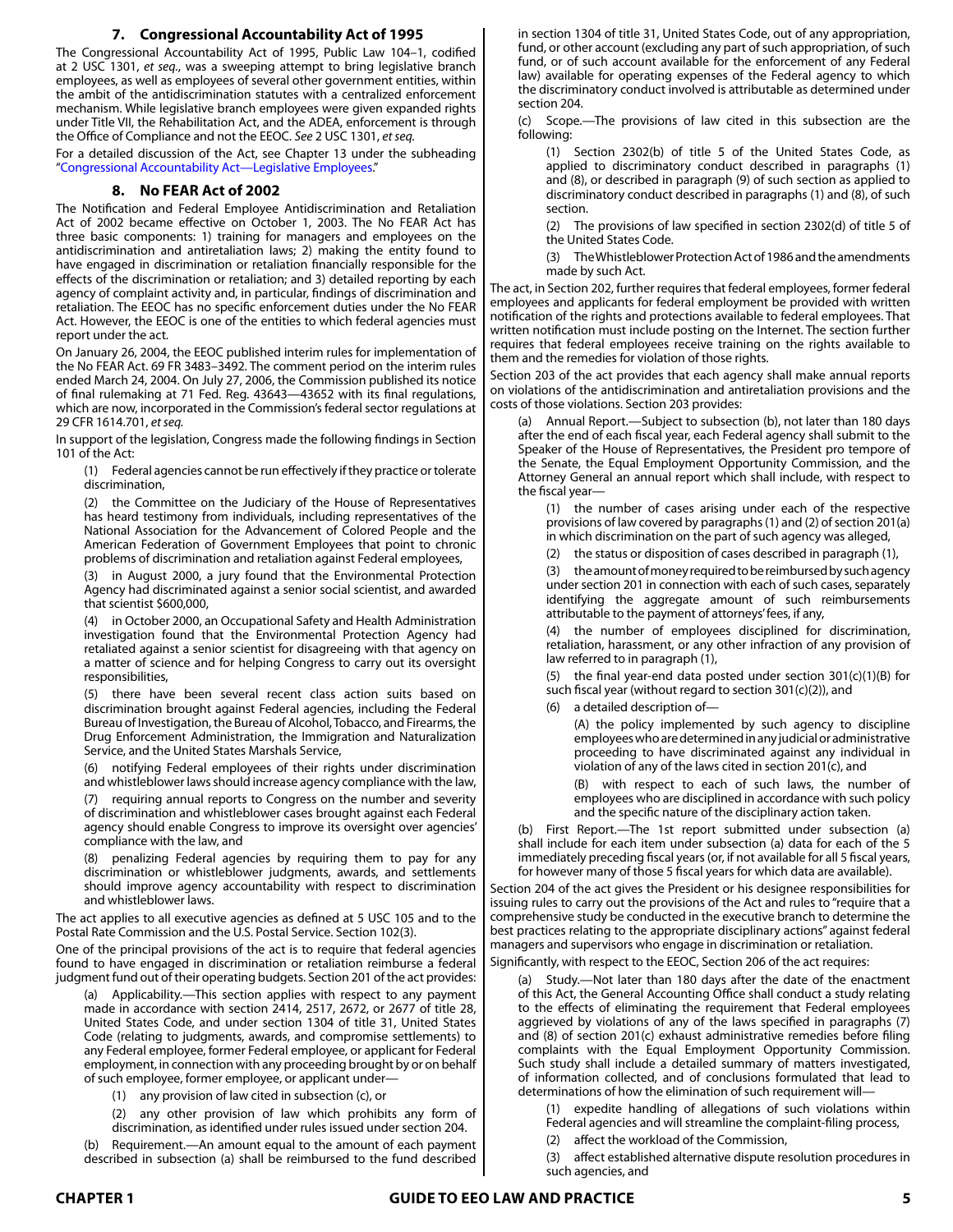(4) affect any other matters determined by the General Accounting Office to be appropriate for consideration.

(b) Report.—Not later than 90 days after completion of the study required by subsection (a), the General Accounting Office shall submit to the Speaker of the House of Representatives, the President pro tempore of the Senate, the Equal Employment Opportunity Commission, and the Attorney General a report containing the information required to be included in such study.

The act, at Section 301, also requires that federal agencies, on an annual basis, post on their public websites a summary of statistical information relating to EEO complaints filed against them. Section 301 provides:

(a) In General.—Each Federal agency shall post on its public Web site, in the time, form, and manner prescribed under section 303 (in conformance with the requirements of this section), summary statistical data relating to equal employment opportunity complaints filed with such agency by employees or former employees of, or applicants for employment with, such agency.

(b) Content Requirements.—The data posted by a Federal agency under this section shall include, for the then current fiscal year, the following:

(1) The number of complaints filed with such agency in such fiscal year.

(2) The number of individuals filing those complaints (including as the agent of a class).

(3) The number of individuals who filed 2 or more of those complaints.

The number of complaints (described in paragraph (1)) in which each of the various bases of alleged discrimination is alleged. (5) The number of complaints (described in paragraph (1)) in which each of the various issues of alleged discrimination is alleged.

The average length of time, for each step of the process, it is taking such agency to process complaints (taking into account all complaints pending for any length of time in such fiscal year, whether first filed in such fiscal year or earlier). Average times under this paragraph shall be posted—

(A) for all such complaints,

(B) for all such complaints in which a hearing before an administrative judge of the Equal Employment Opportunity Commission is not requested, and

for all such complaints in which a hearing before an administrative judge of the Equal Employment Opportunity Commission is requested.

(7) The total number of final agency actions rendered in such fiscal year involving a finding of discrimination and, of that number—

(A) the number and percentage that were rendered without a hearing before an administrative judge of the Equal Employment Opportunity Commission, and

(B) the number and percentage that were rendered after a hearing before an administrative judge of the Equal Employment Opportunity Commission.

(8) Of the total number of final agency actions rendered in such fiscal year involving a finding of discrimination—

(A) the number and percentage involving a finding of discrimination based on each of the respective bases of alleged discrimination, and

(B) of the number specified under subparagraph (A) for each of the respective bases of alleged discrimination—

the number and percentage that were rendered without a hearing before an administrative judge of the Equal Employment Opportunity Commission, and

(ii) the number and percentage that were rendered after a hearing before an administrative judge of the Equal Employment Opportunity Commission.

(9) Of the total number of final agency actions rendered in such fiscal year involving a finding of discrimination—

(A) the number and percentage involving a finding of discrimination in connection with each of the respective issues of alleged discrimination, and

(B) of the number specified under subparagraph (A) for each of the respective issues of alleged discrimination—

the number and percentage that were rendered without a hearing before an administrative judge of the Equal Employment Opportunity Commission, and

(ii) the number and percentage that were rendered after a hearing before an administrative judge of the Equal Employment Opportunity Commission.

(10) (A) Of the total number of complaints pending in such fiscal year (as described in the parenthetical matter in paragraph (6)), the number that were first filed before the start of the then current fiscal year.

(B) With respect to those pending complaints that were first filed before the start of the then current fiscal year—

the number of individuals who filed those complaints, and

(ii) the number of those complaints which are at the various steps of the complaint process.

(C) Of the total number of complaints pending in such fiscal year (as described in the parenthetical matter in paragraph (6)), the total number of complaints with respect to which the agency violated the requirements of section 1614.106(e)(2) of title 29 of the Code of Federal Regulations (as in effect on July 1, 2000, and amended from time to time) by failing to conduct within 180 days of the filing of such complaints an impartial and appropriate investigation of such complaints.

Subsection C requires agencies to compile and publish interim year-to-date data, final year-end data, and data for the five preceding fiscal years.

Finally, Section 302 of the act requires the EEOC to post the following statistical data on its website:

(a) In General.—The Equal Employment Opportunity Commission shall post on its public Web site, in the time, form, and manner prescribed under section 303 for purposes of this section, summary statistical data relating to—

(1) hearings requested before an administrative judge of the Commission on complaints described in section 301, and

(2) appeals filed with the Commission from final agency actions on complaints described in section 301.

(b) Specific Requirements.—The data posted under this section shall, with respect to the hearings and appeals described in subsection (a), include summary statistical data corresponding to that described in paragraphs (1) through (10) of section 301(b), and shall be subject to the same timing and other requirements as set forth in section 301(c).

(c) Coordination.—The data required under this section shall be in addition to the data the Commission is required to post under section 301 as an employing Federal agency.

#### **9. Genetic Information Nondiscrimination Act of 2008**

Initially adopted through Executive Order 13145, "[i]t is the policy of the Government of the United States to provide equal employment for all qualified persons and to prohibit [discrimination] against employees based on protected genetic information, or information about a request for or the receipt of genetic services." The Executive Order applied to the department and agencies of the federal government only and its policies were extended to all federal employees covered by Title VII.

Unlike its statutory jurisdiction, the EEOC did not have the authority under the Executive Order to directly adjudicate complaints of discrimination based on genetic information. The Executive Order did not create any enforceable rights for the employees covered. The EEOC's responsibility under the Executive Order was to coordinate the federal government's policy prohibiting genetic discrimination.

In 2008, through Pub. L. 110-233, Congress adopted the Genetic Information Nondiscrimination Act of 2008. The EEOC has given statutory authority for enforcement of Title II of the Act, which contains the provisions related to employment. The Act, which became effective on November 21, 2009, also directed the EEOC to promulgate final regulations on genetic discrimination. The Commission issued a Notice of Proposed Rulemaking under GINA on March 2, 2009, and issued final regulations on November 9, 2010. *See* 75 Fed. Reg. 68912-68939.

The Genetic Information Nondiscrimination Act is discussed more fully in Chapter 15.

# **B. EFFECT OF THE CIVIL SERVICE REFORM ACT**

In 1978, as a result of Reorganization Plans Nos. 1 and 2, the functions of the former Civil Service Commission regarding Title VII, the Rehabilitation Act, and the ADEA were transferred to the Equal Employment Opportunity Commission, effective January 1, 1979. Reorganization Plans Nos. 1 and 2 of 1978 served as the bases for the Civil Service Reform Act of 1978, Public Law 95–454 (Oct. 23, 1978). Prior to this time, the EEOC had only enforcement authority in matters involving private sector employment.

The Civil Service Reform Act (CSRA) represented the first major overhaul of federal personnel law in nearly 100 years. In addition to transferring jurisdiction over discrimination complaints to the EEOC, the Act abolished the Civil Service Commission (CSC) and created the Office of Personnel Management to take over the administrative personnel functions of the CSC, and the Merit Systems Protection Board to take over many of the adjudicative functions of the CSC.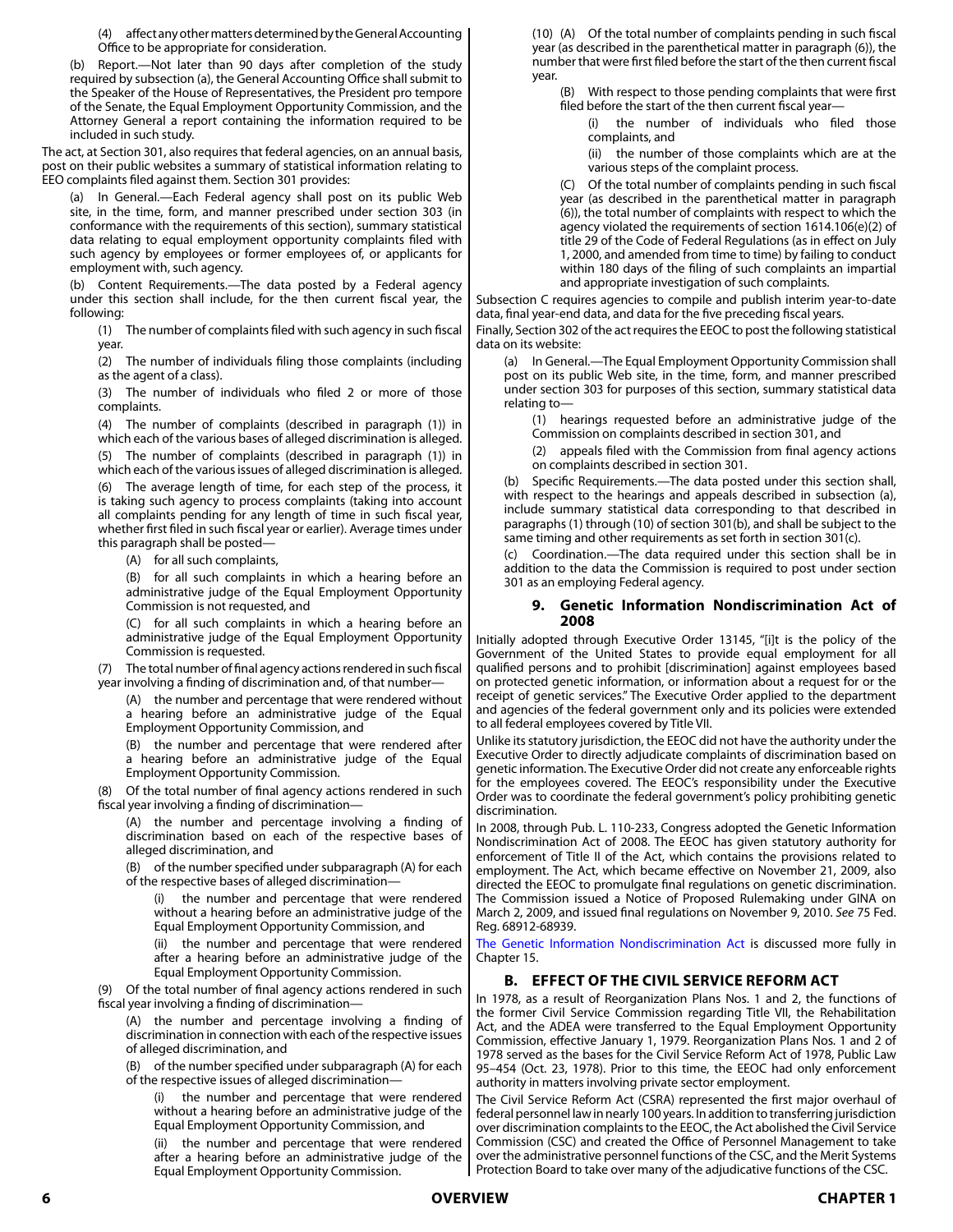To some extent, the Civil Service Reform Act increased the number of avenues through which discrimination complaints could be pursued. The Act made it a so-called "prohibited personnel practice" for federal sector supervisors and managers to engage in prohibited discrimination. In particular, 5 USC 2302(b) provides:

Any employee who has authority to take, direct others to take, recommend, or approve any personnel action, shall not, with respect to such authority—

(1) discriminate for or against any employee or applicant for employment—

(A) on the basis of race, color, religion, sex, or national origin, as prohibited under section 717 of the Civil Rights Act of 1964;

(B) on the basis of age, as prohibited under sections 12 and 15 of the Age Discrimination in Employment Act of 1967;

(C) on the basis of sex, as prohibited under section 6(d) of the Fair Labor Standards Act of 1938;

(D) on the basis of a handicapping condition, as prohibited under section 501 of the Rehabilitation Act of 1973; or

(E) on the basis of marital status or political affiliation, as prohibited under any law, rule or regulation….

Under 5 USC 1201, *et seq*., employees or applicants for employment who believe they are the victims of prohibited personnel practices may file a complaint with the Office of Special Counsel. The Special Counsel, originally a part of the Merit Systems Protection Board but now an independent agency, is authorized to investigate complaints and, where appropriate, seek both corrective action on behalf of the employee or applicant and disciplinary action against the offending officials. The Special Counsel has not pursued many corrective action complaints involving alleged discrimination due to a policy of deferring to the EEO process. While the Office of Special Counsel has not actively sought relief for the victims of discrimination, it has on a few occasions brought disciplinary actions against officials who have engaged in discrimination—a power which the EEOC does not have.

For employees who are subject to actions that are within the jurisdiction of the MSPB, see Chapter 20 below, prohibited personnel practices may be raised as an affirmative defense. For example, a competitive service employee who is removed on charges of misconduct may assert that, in truth, the action was based on discriminatory motives.

From a substantive standpoint, the Civil Service Reform Act brought about very few changes in discrimination law. But a working knowledge of the Reform Act and its many changes in federal civilian personnel law are important to understanding discrimination cases in the federal sector. A basic understanding of the procedural and substantive protections granted to employees by the CSRA is fundamental to determining whether an agency has complied in any given case. Failure to comply can be an indication of discrimination, particularly if the agency has complied in past cases. Conversely, the provisions of the Reform Act may explain why an otherwise apparent discriminatory act on the part of the agency is in fact justified. For example, it may explain why the agency engages in competitive selection for a vacancy rather than simply awarding the position to an employee who would appear to be the logical choice. Also, the Civil Service Reform Act has important election of remedy provisions which can determine the forum in which a complaint is brought and the issues that can be raised in that forum.

Every attempt has been made to explain various provisions of the CSRA at appropriate junctures in this book. But a final note of caution: the treatment here is by no means all inclusive. A working knowledge of Reform Act provisions in any given case is only gained by reference to the Act itself, Office of Personnel Management regulations and guidance, the regulations and case law of the Merit Systems Protection Board, the regulations and case law of the Federal Labor Relations Authority, the case law of the U.S. Court of Appeals for the Federal Circuit and agency regulations. Each of these sources should be consulted in any given case to ensure that nothing is overlooked.

#### **C. ORGANIZATION OF THE COMMISSION**

The Equal Employment Opportunity Commission consists of five members, appointed by the President with the advice and consent of the Senate. Each commissioner serves a term of five years. Not more than three members of the Commission can be of the same political party. The President is responsible for appointing both a chairman and vice chairman of the Commission from its members. *See generally* 42 USC 2000e-4.

A General Counsel to the Commission, appointed by the President with the advice and consent of the Senate, serves a term of four years. The Commission is also authorized to appoint hearing examiners, attorneys, and other employees to carry out its functions under law.

The federal sector represents only a portion of the Commission's work. Its primary responsibilities lie in the private sector where it investigates complaints of discrimination and can serve as a prosecutor bringing suit against private sector employers that the Commission believes have engaged in prohibited discrimination. In the federal sector, the employing agency is responsible for conducting investigations into complaints of discrimination.

The Commission employs a cadre of administrative judges who hold hearings and issue decisions in federal sector cases and it also conducts an appellate review of those decisions as well as final agency decisions in cases where no hearing was requested.

It would not be unfair or inaccurate to describe the Commission's federal sector as being organizationally scattered. The Commission has district offices throughout the country. It also has field and area offices within each district. Each district also has a district director. The administrative judges work in the district, field and area offices. They report to a supervisory administrative judge who, in turn, reports to his or her respective district director. At the headquarters level, the district offices are organizationally within the Office of Field Programs.

The Commission's federal sector appellate functions are centralized at its headquarters in Washington, D.C., in what was formerly the Office of Review and Appeals. Effective February 21, 1991, the Office of Review and Appeals officially became the Office of Federal Operations (OFO). *See* 58 Fed. Reg. 6983 (Feb. 21, 1991). All references to the Office of Review and Appeals in the Commission's regulations also were amended to reflect the change in name. No substantive changes accompanied this change in name.

The net effect of the organizational structure of the EEOC is that the Office of Federal Operations establishes guidance and procedures for the administrative judges and, as part of its appellate process, reviews the work product of administrative judges. The judges themselves, however, work for and answer to the Office of Field Programs and not OFO. At times, this organizational structure has led to confusion as to the binding effect of the guidance and case decisions of OFO.

The EEO complaint process is summarized later in this chapter under the subheading "Processing Discrimination Complaints—Part 1614" and then treated in detail throughout the *Guide*. The EEOC does not, in the first instance, process discrimination complaints in the federal sector. Complaints are filed with the involved agency and that agency is responsible for investigating the complaint and, in cases where an EEOC hearing is not requested, issuing a final decision on the complaint. The primary role of the Commission during the agency processing of a complaint is to provide an administrative judge for a hearing if one is requested by the complainant. Prior to November 10, 1999, the administrative judge could only issue a recommended decision which was subject to acceptance, rejection, or modification by the agency. Under a Notice of Final Rulemaking, 64 Fed. Reg. 37644 (July 12, 1999), the Commission essentially gave its administrative judges the authority to make binding decisions that either the complainant or the agency can appeal to the EEOC. The revised regulations still permit agencies to issue a "final action" decision indicating if it will fully comply with the decision of the administrative judge. However, if the agency does not fully comply with the decision of the administrative judge, it is required to file a simultaneous appeal with the EEOC Office of Federal Operations. A full discussion of the 1999 changes is included later in this chapter.

Once the agency issues a final decision on a discrimination complaint, the Commission has appellate jurisdiction over that decision. Appeals are filed with and decided by the Office of Federal Operations. The Office of Federal Operations employs attorney-advisors who can be of assistance in responding to questions about the Commission's appellate process.

It is the exception rather than the rule that the five-member Commission actually gets involved in a discrimination complaint. Final decisions of the Office of Federal Operations are subject to reconsideration by the Commission, but the decision to grant reconsideration is entirely discretionary on the part of the Commission.

When specific questions arise, they should be addressed to the appropriate division of the EEOC. Communications with the Commission regarding specific complaints should include the case name, agency case number, and EEOC case number.

# **D. JURISDICTION**

The EEOC's jurisdiction to decide complaints of discrimination in the federal sector is rather simple. Unlike agencies such as the Merit Systems Protection Board or the Federal Labor Relations Authority, the authority of the Commission is not circumscribed by a defined set of personnel actions nor restricted to issues of collective bargaining. The Commission's jurisdiction extends to all personnel actions as well as the terms, conditions and privileges of employment provided the complainant alleges some form of discrimination on the basis of race, color, sex, religion, national origin, disability status, age, or genetic information. The Commission also has jurisdiction over any complaint alleging reprisal because of participation in the EEO process or opposition to an employment practice prohibited by Title VII, the Rehabilitation Act, the ADEA, or GINA, as well as by Commission regulation.

#### **1. Agencies Covered**

As noted above, the jurisdiction of the Commission extends to all employees within the executive agencies covered by the antidiscrimination statutes, with exclusions from coverage being the exception rather than the rule. The military agencies include the Department of the Army, the Department of the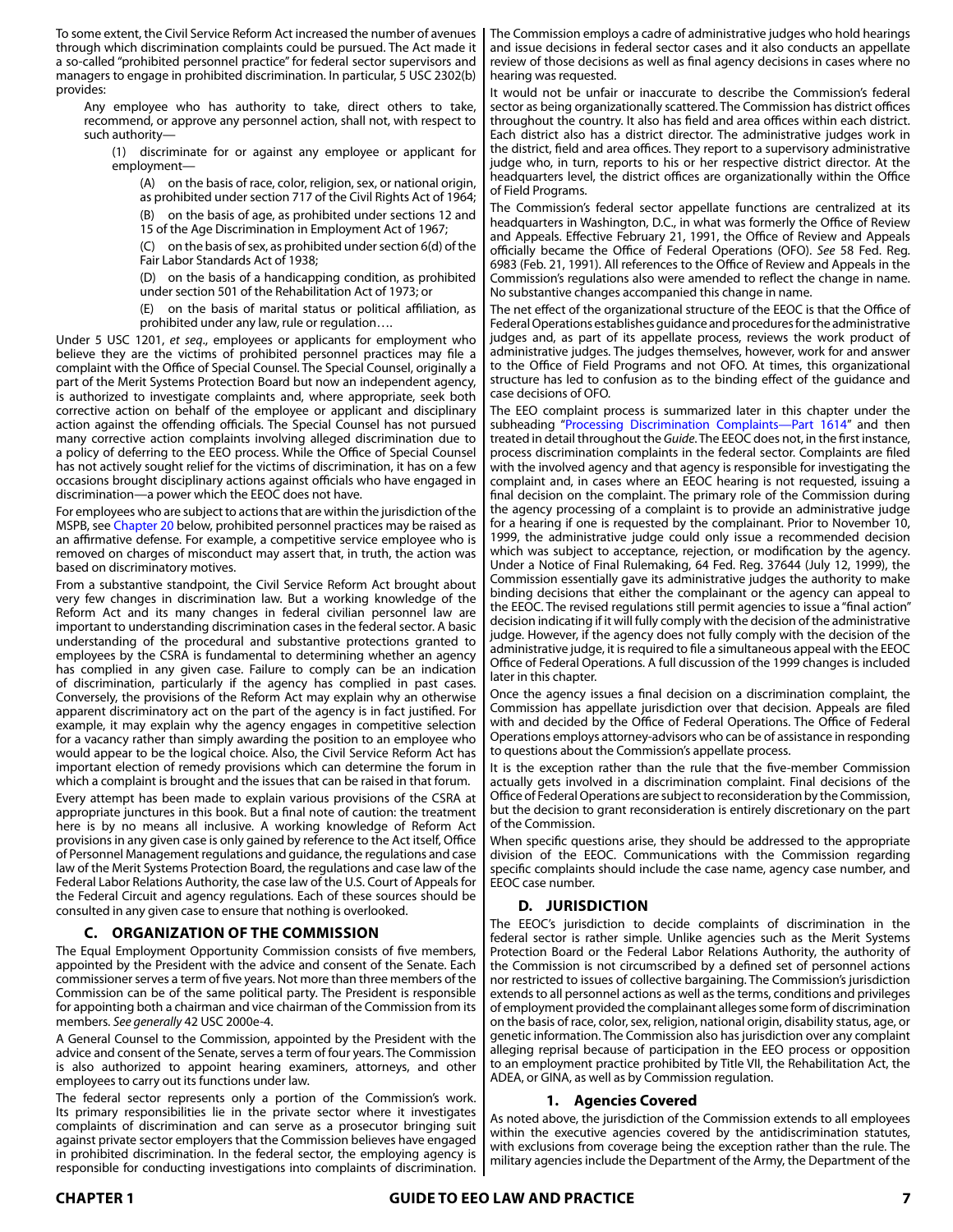Navy, and the Department of the Air Force. *See* 5 USC 102. Executive agencies covered are defined at 5 USC 105 as "an Executive department, a Government corporation, and an independent establishment." Government corporations are defined by reference in section 103 of Title 5 as any corporation owned or controlled by the United States. Independent establishments include the General Accounting Office and any "establishment" in the executive branch which is not a department, military department, or government corporation. 5 USC 104. The U.S. Postal Service and the Postal Rate Commission are specifically covered by the acts.

Under Title VII, as originally amended to apply to federal employees, the General Accounting Office was exempt from coverage. 42 USC 2000e-16(a) (1978). The General Accounting Office and the Government Printing Office have since been added to the list of independent establishments coming within the ambit of Title VII. Under Title VII and the ADEA, as originally amended to include federal workers, the Commission also had jurisdiction over complaints of discrimination for competitive service employees in the government of the District of Columbia, the federal judicial and legislative branches and the Library of Congress. Note that with respect to these units of government, the Commission's jurisdiction was circumscribed to include only competitive service employees. The Commission, as noted above, does not have jurisdiction over complaints by competitive service employees in the legislative and judicial branches under the Rehabilitation Act. The Commission's jurisdiction over legislative branch employees was eliminated with the Congressional Accountability Act of 1995, discussed earlier under the heading "Congressional Accountability Act of 1995."

The Civil Rights Act of 1991 extended the protections of Title VII to employees of the House of Representatives, the U.S. Senate and the legislative agencies. The legislation provided that the House and Senate shall establish procedures for processing discrimination complaints. The legislation did not make clear what role, if any, the Commission would have in such complaint procedures. The procedures for enforcing the antidiscrimination statutes for legislative branch employees were established under the Congressional Accountability Act of 1995. *See* 2 USC 1301, *et seq.*

#### **2. Covered Actions**

Title VII, the Rehabilitation Act, the ADEA, and GINA cover all personnel actions, as well as the terms, privileges, and conditions of employment. From a purely technical point of view, the amendment that brought the federal government within the ambit of Title VII, requires only that all "personnel actions shall be free of discrimination" on the bases of race, color, sex, national origin, and religion. *See* 42 USC 2000-e(16). However, the Commission has interpreted that provision consistent with the private sector prohibition at 42 USC 2000 e(2)(a)(1), which states that "[i]t shall be an unlawful employment practice for an employer to fail or refuse to hire or to discharge any individual, or otherwise to discriminate against any individual with respect to his compensation, terms, conditions, or privileges of employment, because of such individual's race, color, religion, sex, or national origin…." That interpretation also has been extended to the other anti-discrimination statutes and, as a result, a discrimination complaint may be filed over anything from a removal action to a change in work hours. The only requirement is that the employee be "aggrieved" by the agency's action. In order to be aggrieved, the employee must sustain an "injury in fact." In legal terms, the issue of whether an employee is sufficiently aggrieved to bring a complaint is most often referred to as an issue of "standing."

Over the years, the EEOC, through both regulations and case law, has circumscribed its jurisdiction to some degree. For example, in enacting Part 1614, the Commission removed proposed adverse actions from the scope of the complaint processing regulations on the theory that proposed actions do not sufficiently aggrieve an employee until or unless they become effective. Through case law, the Commission has removed midyear performance appraisals from the ambit of the complaint process. Again, the basic theory is that midyear performance appraisals that do not result in a formal rating, with some exceptions, do not cause sufficient harm to render an employee aggrieved until the final year-end rating issues.

In cases involving alleged retaliation for protected activity, the Supreme Court has broadened Commission jurisdiction holding that an employee can be aggrieved by actions both inside and outside the workplace that would be reasonably likely to deter a reasonable person from filing or pursuing an EEO complaint.

See the section in Chapter 3 on "Standing: Failure to State a Claim," for a detailed discussion; see also Chapter 18, "Personnel Actions"; and Chapter 17, "Reprisal."

#### **3. Employees Covered**

The Commission's jurisdiction, unlike that of the Merit Systems Protection Board, is not limited to those executive branch employees who have completed a probationary period and obtained conversion to permanent appointments. The EEOC has jurisdiction over all complaints of discrimination based on race, color, religion, sex, national origin, age, disability status, and genetic information even when the complainant is an applicant for federal employment. The few positions which are exempt constitute an exception

rather than the rule. Under Title VII, the Rehabilitation Act, and GINA, complainants are required to exhaust their administrative remedies before proceeding to U.S. district court. Under the ADEA and the EPA, complainants in the federal sector are not required to exhaust their administrative remedies by filing a complaint with the involved agency, but may avail themselves of the administrative process. Utilizing the administrative process does not toll the statute of limitations for civil actions under the ADEA and the EPA.

Both Title VII and the ADEA confer protection on competitive service employees of the judicial branch. Under legislation, discussed above, competitive service employees from the legislative branch have been removed from the jurisdiction of the EEOC. Under the Rehabilitation Act, the Commission does not have jurisdiction over complaints by competitive service employees in the legislative and judicial branches of government. The issue of coverage of competitive service employees in the legislative and judicial branches is discussed earlier under the subheading "Title VII of the 1964 Civil Rights Act." See also discussion later in this chapter on "Legislative and Judicial Branches"; Chapter 3, "Legislative and Judicial Employees"; Chapter 13, "Congressional Accountability Act—Legislative Employees."

Uniformed military personnel are not within the Commission's jurisdiction. *See DeGroat v. Secretary of Air Force*, 05900409, 2706/A2 (1990). However, there are circumstances where military employees, such as National Guard technicians who perform both military and civilian duties, can come within the Commission's jurisdiction. Such cases revolve around whether the alleged discrimination involves civilian or military duties. See the section later in this chapter discussing "Military Employees"; Chapter 3, "Military Departments."

The Commission's jurisdiction over complaints by federal employees does not extend to employees of state government whose positions are funded by federal grants*. See Kirchner v. Secretary of Agriculture*, 01892984, 2314/D5 (1989). For further discussion of the employees covered by the antidiscrimination statutes, see Chapter 3, "Standing: Failure to State a Claim."

#### **4. Remedial Powers**

The Commission's remedial powers are broad. Under 42 USC 2000e-16(b), the EEOC has the authority to grant such "appropriate remedies, including reinstatement or hiring of employees with or without back pay, as will effectuate the policies of this section…." Subsection (b) of 29 USC 633a gives the Commission similar powers to grant remedial relief under the ADEA, as does the Rehabilitation Act at 29 USC 794a, which incorporated, by reference, Title VII remedies in cases involving disability discrimination.

The discrimination statutes, as originally passed, were all considered to be remedial or "make whole" statutes. The Commission's remedial powers, while broad, did not encompass such items as punitive damages awards or consequential damages suffered as a result of prohibited discrimination. The focus was on placing the employee who has been determined to have suffered discrimination in the same position he or she would have been in had the discrimination not occurred. The Civil Rights Act of 1991 authorized both punitive and compensatory damages for such items as pain, suffering, humiliation and other nonpecuniary damages. 42 USC 1981a(b). The federal government is exempt from the punitive damages provision, but is subject to the provision for compensatory damages in cases involving intentional discrimination under Title VII and the Rehabilitation Act. *See Jackson v. Postmaster General*, 01923399, 3499/B12 (1992).

Although the 1991 Civil Rights Act did not include any provision addressing the retroactivity of its new remedies, the Commission initially issued a policy guidance statement declaring that the remedies were not retroactive and would only apply to intentional discriminatory acts that occur on or after November 21, 1991—the date the legislation became effective. The issue of retroactivity of the new remedies also was considered by several federal courts, with decisions split almost equally on whether or not the provision was retroactive. On April 13, 1993, the EEOC reversed its position and rescinded its earlier policy statement. The issue of the retroactivity of the 1991 Act was decided by the Supreme Court in *Landgraf v. USI Film Products*, 511 U.S. 244, 114 S. Ct. 1483, 128 L. Ed.2d 229 (1994). The Court held that the substantive provisions of the Act were not retroactive and the compensatory damages provision did not apply to discriminatory acts occurring before the effective date of the legislation.

The focus of the original statutes was purely remedial and the new legislation exempted the federal government from punitive damages. The Commission does not have authority to order punitive measures against discriminating officials. In recent years, though, it has taken a much more aggressive posture toward alleged discriminating officials and held that it may review an agency's determination to discipline offending officials as part of its overall mandate to order corrective action. The Commission also has a Memorandum of Understanding with the Office of Special Counsel and refers findings of discrimination to OSC for decisions on whether that office will bring disciplinary action against the appropriate management officials.

While the Commission cannot order punishment of an offending government official, it can, and does, order broad remedial measures. The Commission routinely requires agencies to post Notices of Violation to publicize findings of discrimination. It also routinely orders agencies to provide specific training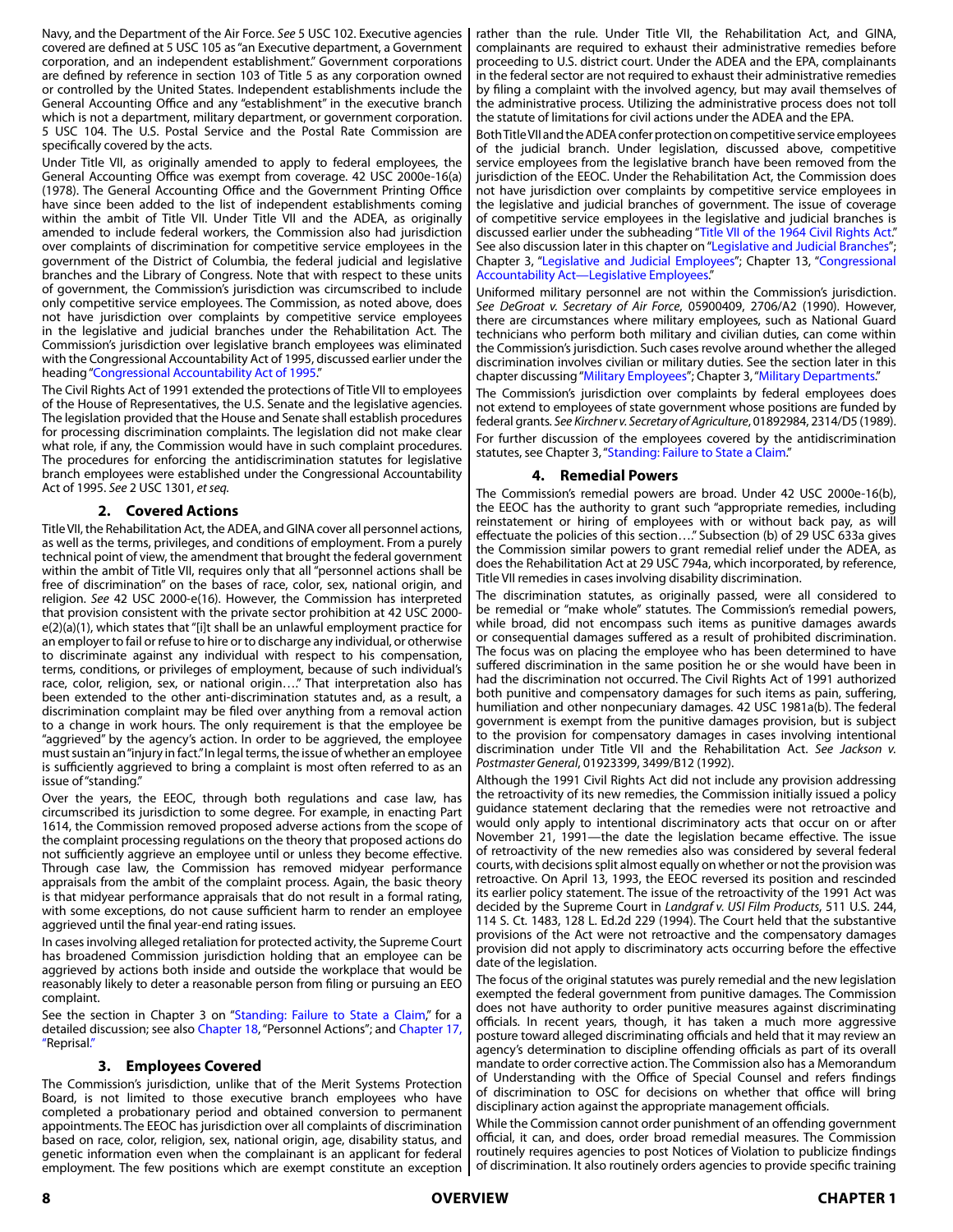to managers and supervisors as a measure to correct past discrimination and prevent discrimination in the future.

Section 701(k) of Title VII provides that the prevailing party also may recover reasonable attorney fees and costs. A similar provision appears in the Rehabilitation Act. Although the respective acts make no specific mention of attorney fees in the administrative process, in *New York Gaslight Club, Inc. v. Carey*, 447 U.S. 54, 100 S. Ct. 2024, 64 L. Ed.2d 723 (1980), the Supreme Court held that § 701(k) does allow for recovery of fees for representation in the administrative process. *See Patton v. Andrus*, 459 F. Supp. 1189 (D.D.C. 1978). The Commission's authority to award fees in cases involving age discrimination is circumscribed because the Age Discrimination in Employment Act, as applied to federal employees, contains no provision for recovery of fees.

#### **5. Unions**

Labor unions fall within the coverage of Title VII. *See* 42 USC 2000e(d)–(e). There is a question as to whether unions fall within the coverage of the Rehabilitation Act since there is no comparable provision in that legislation. However, labor unions are covered under the Americans with Disabilities Act. There also remains a question as to whether federal sector labor unions are covered under the ADEA. Although the ADEA does apply to labor organizations, 29 USC 623(b), only certain portions of the ADEA apply to the federal government. *See* 29 USC 633a(f). It is not clear that the provision relating to labor unions applies to the federal government.

In *Jennings v. American Postal Workers Union*, 672 F.2d 712, 28 FEP 514 (8th Cir. 1982), the court found that a federal employee who alleged that a labor union discriminated against him on a basis prohibited by Title VII could file a complaint of discrimination directly with the EEOC. The court found that section 703(c) of Title VII was controlling. Section 703(c) prohibits labor organizations from discriminating against members on the bases of race, color, sex, religion and national origin, and also prohibits labor organizations from excluding persons from membership on those bases. A complaint cannot be filed with the agency where the employee works, since the agency has no control over any actions the union may take with respect to its members.

In *Reardon v. USPS*, 01860152, 1351/F12 (1986), the Commission decided that an employee could not file a complaint with his agency alleging that his union had engaged in disability discrimination. The Commission did not decide whether such an employee can file a complaint directly with the EEOC under Title VII, since that issue was not presented. The Commission did note that the Rehabilitation Act contains no provision similar to § 703(c) of Title VII. *However,*  5 USC 7114(a)(1), states:

A labor organization which has been accorded exclusive recognition is the exclusive representative of the employees in the unit it represents and is entitled to act for, and negotiate collective bargaining agreements covering, all employees in the unit. An exclusive representative is responsible for representing the interests of all employees in the unit it represents without discrimination and without regard to labor organization membership.

Section 7116(b)(4) of Title 5 specifically makes it an unfair labor practice:

to discriminate against an employee with regard to the terms or conditions of membership in the labor organization on the basis of race, color, creed, national origin, sex, age, preferential or nonpreferential civil service status, political affiliation, marital status, or handicapping condition;…

Allegations of unfair labor practices fall within the province of the Federal Labor Relations Authority. *See* 5 USC 7118.

However, at least one court has held that federal sector labor organizations are covered entities under the ADA. In *Jones v. American Postal Workers Union*, 192 F.3d 417 (4th Cir. 1999), the court found that a former Postal Service worker could bring suit against the union under the ADA, though it ultimately dismissed the suit for other reasons. Agreeing with the EEOC, which filed an *amicus curiae* brief in the case and relying on *Jennings*, the court in *Jones*, 192 F.3d at 420, found:

The principal issue in this appeal is whether a labor union that represents federal employees may constitute a labor organization as that term is defined in the Americans With Disabilities Act (ADA), 42 USC §§ 12101–12213, and therefore be subject to suit in federal district court for violations of 42 USC § 12112(a). Because the ADA provides that the term "labor organization" shall have the same meaning given that term in Title VII of the Civil Rights Act of 1964, 42 USC §§ 2000e to 2000e-17, a sister statute, resolution of the principal issue requires us to resolve the antecedent question of whether a labor union that represents federal employees may constitute a labor organization as that term is defined in Title VII. For the reasons that follow, we hold a labor union that represents federal employees may constitute a labor organization as that term is defined in Title VII and by proxy the ADA.

The *Jones* court, *id.* at 423–28, elaborated on this holding:

As previously stated, Congress defined the term "covered entity" in the ADA as "an employer, employment agency, *labor organization*, or joint labor-management committee," 42 USC § 12111(2) (emphasis added), and expressly incorporated Title VII's definition of "labor organization," *see id.* § 12111(7). For its part, Title VII defines "labor organization" as:

*a labor organization engaged in an industry affecting commerce,* and any agent of such an organization, *and includes any organization of any kind,* any agency, or employee representation committee, group, association, or plan so engaged in which employees participate and *which exists for the purpose, in whole or in part, of dealing with employers concerning grievances, labor disputes, wages, rates of pay, hours, or other terms or conditions of employment*, and any conference, general committee, joint or system board, or joint council so engaged which is subordinate to a national or international labor organization.

*Id*. § 2000e(d) (emphasis added). Title VII goes on to state in a separate subsection of its definitional section that a labor organization "shall be deemed to be engaged in an industry affecting commerce," if it maintains a hiring office or has fifteen or more members and falls within one of the following five categories:

(1) is the certified representative of employees under the provisions of the National Labor Relations Act…, or the Railway Labor Act…;

(2) although not certified, is a national or international labor organization or a local labor organization recognized or acting as the representative of employees of an *employer* or *employers* engaged in an industry affecting commerce; or

(3) has chartered a local labor organization or subsidiary body which is representing or actively seeking to represent employees of *employers* within the meaning of paragraph (1) or (2); or

(4) has been chartered by a labor organization representing or actively seeking to represent employees within the meaning of paragraph (1) or (2) as the local or subordinate body through which such employees may enjoy membership or become affiliated with such labor organization; or

(5) is a conference, general committee, joint or system board, or joint council subordinate to a national or international labor organization, which includes a labor organization in an industry affecting commerce within the meaning of any of the preceding paragraphs of this subsection.

*Id*. § 2000e(e).

The ADA also expressly adopts Title VII's definitions of "commerce" and "industry affecting commerce." *See id.* § 12111(7). Title VII defines the term "commerce" as "trade, traffic, commerce, transportation, transmission, or communication among the several States; or between a State and any place outside thereof, or within the District of Columbia, or a possession of the United States; or between points in the same State but through a point outside thereof." *Id.* § 2000e(g). Title VII defines an "Industry affecting commerce" as "any activity, business, or industry in commerce or in which a labor dispute would hinder or obstruct commerce or the free flow of commerce and includes…any governmental industry, business, or activity." *Id.* § 2000e(h). The ADA also defines "employee" and "employer" in language that closely approximates the definitions of those terms in Title VII*. Compare* 42 USC § 12111(4)–(5) (ADA), *with* 42 USC § 2000e(b), (f) (Title VII). Notably, both the ADA and Title VII's definition of employer expressly exclude the United States or a corporation wholly owned by the government of the United States*. See id.* §§ 2000e(b) & 12111(5).

… …After considering these points of reference, we conclude that Title VII's definition of labor organization is ambiguous as to whether a labor organization that represents federal employees may be subject to liability under Title VII. First, the initial clause of Title VII's definition of the term "labor organization"—[t]he term 'labor organization' means a labor organization engaged in an industry affecting commerce," 42 USC § 2000e(d)—begs the question of what is the nature of a labor organization for purposes of Title VII. Second, the balance of the definition, which uses the term "employer," defined in § 2000e(b) as excluding the United States or an agency thereof, merely provides a nonexclusive list of organizations, agencies, employee representation committees, groups, associations, or plans that may constitute a labor organization under Title VII*. See West v. Gibson*, 119 S. Ct. 1906, 1910 (1999) [other cites omitted]…

The third circumstance creating ambiguity is that Title VII has a separate section specifically allowing federal employees to sue the United States for unlawful employment discrimination, but does not contain a parallel section addressing labor organizations that represent federal employees. The fourth circumstance creating ambiguity is that although § 2000e(e) declares when a labor organization shall be "deemed" to be engaged in an industry affecting commerce, it does not purport to define the term "labor organization" itself. Fifth and finally, the legislative history of Title VII and the ADA is silent regarding whether a labor organization engaged in an industry affecting commerce and that represents federal employees is subject to their respective proscriptions.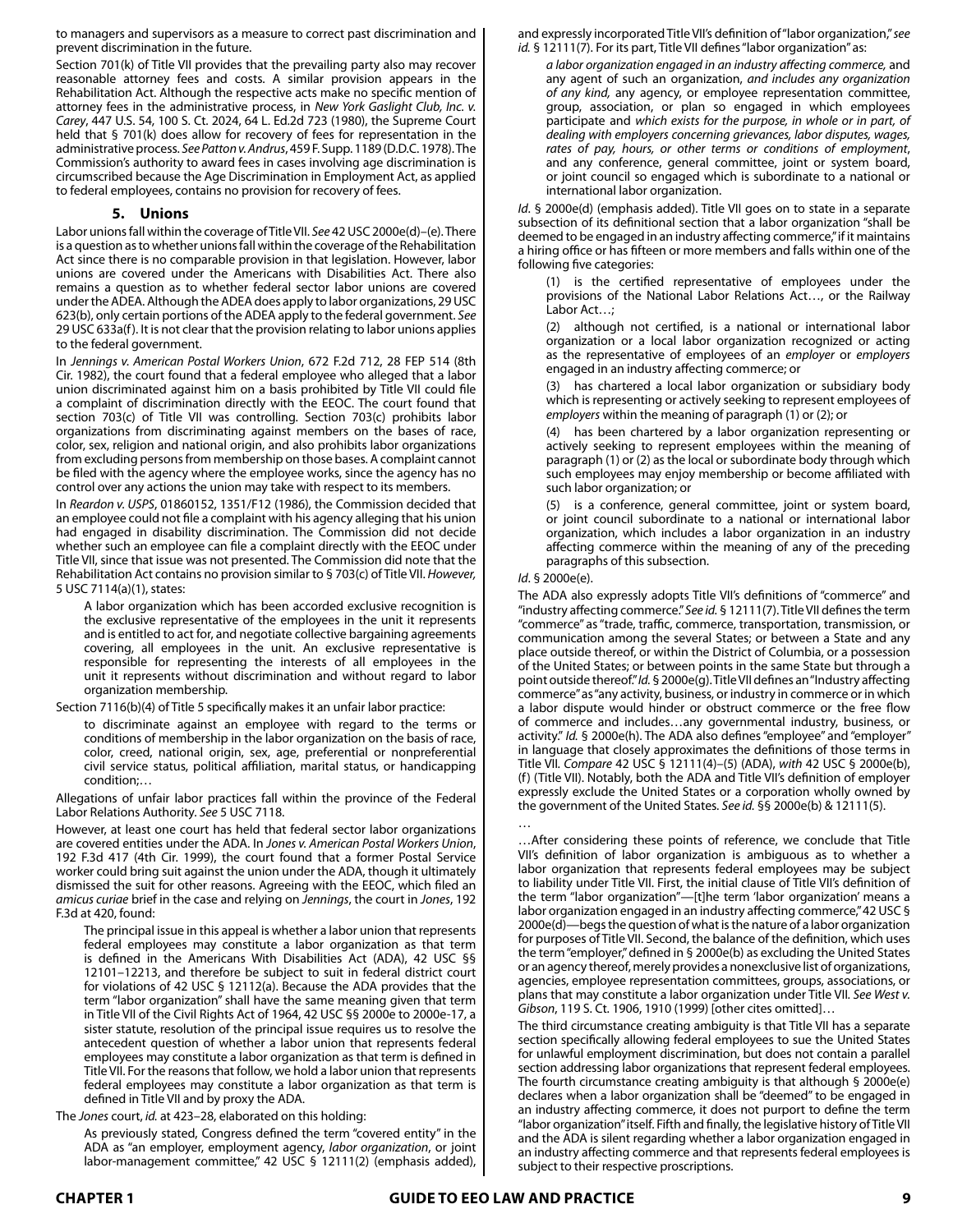Because we conclude Title VII's definition of labor organization is ambiguous as to whether a labor organization that represents federal employees may be subject to liability under Title VII, we turn to consider the deference this court should afford the interpretation proffered by the EEOC, the agency charged with primary responsibility for enforcement of Title VII*. See Tinsley v. First Union Nat'l Bank*, 155 F.3d 435, 441 (4th Cir. 1998). The level of deference that this court should afford the EEOC's proffered interpretation "will depend upon the thoroughness evident in its consideration, the validity of its reasoning, its consistency with earlier and later pronouncements, and all those factors which give it power to persuade, if lacking power to control." *Id.* (internal quotation marks omitted)….

…[U]nder the circumstances of this case, we believe full *Chevron* deference is appropriate. After reading the EEOC's brief and listening to its presentation at oral argument, we are convinced the EEOC thoroughly considered the statutory interpretation issues at hand. Furthermore, as we will explain in greater detail momentarily, we find its reasoning valid. Additionally, the EEOC's position is consistent with its express agreement in its Compliance Manual with the Eighth Circuit's holding in *Jennings. See* EEOC Compliance Manual, Vol. II, § 605, App. 605–N (issued January 29, 1998). Finally, there is no evidence that the EEOC's proffered interpretation is inconsistent with an earlier or later pronouncement.

Having determined that the EEOC's interpretation is entitled to full *Chevron* deference, we must next determine whether the EEOC's proffered interpretation is "based on a permissible construction of the statute." *Chevron*, 467 U.S. at 843. If it is, then we must sustain the EEOC's interpretation*. See Molinary*, 125 F.3d at 235. We have no trouble in concluding that it is. Section 2000e(d) can reasonably be interpreted to mean that, at a minimum, if a labor organization representing federal employees exists for the purpose, in whole or in part, of dealing with the United States or an agency thereof concerning grievances, labor disputes, and the like of the federal employees it represents and is engaged in an "industry affecting commerce" as that term is defined in § 2000e(h), then that labor organization is subject to the proscriptions of Title VII and by proxy the ADA. This interpretation fully comports with Congress' primary purpose in enacting those statutes of eradicating certain employment discrimination. Such an interpretation avoids the anomalous result, surely not intended by Congress, of nonfederal employees being allowed to sue their employer and labor organizations for violations of Title VII and the ADA, but federal employees only being allowed to sue their employer.

There is no dispute in this case that the Defendants represent federal employees and exist for the purpose in whole or in part of dealing with the Postal Service concerning grievances, labor disputes, and the like. Furthermore, the Defendants' significant representational activities on behalf of Postal Service employees fully support the conclusion that the Defendants are engaged in activities in commerce*. See* 42 USC § 2000e(h). Accordingly, the Defendants constitute labor organizations for purposes of Title VII liability and by proxy the ADA.

The court in *Jones*, 192 F.3d at 428–29, rejected the union's argument that the Rehabilitation Act provided the exclusive remedy for federal employees for disability discrimination. Because the union and not the agency was the defendant, the court found no sovereign immunity question presented. Having found that the APWU was covered by subject matter jurisdiction, the Fourth Circuit in *Jones*, *id.* at 429, held:

Although Jones wins the battle over subject matter jurisdiction, he ultimately loses the war. The district court should have granted the Defendants' motion for summary judgment. The law is well settled that the ADA is not violated when an employer discharges an individual based upon the employee's misconduct, even if the misconduct is related to a disability. [cites omitted] Assuming Butts made the alleged discriminatory comments at issue to Postal Service officials and she represented the Defendants in doing so, there is absolutely no evidence to suggest that the Postal Service discharged Jones for any reason other than the fact that he threatened the life of his supervisor. Because the ADA does not require an employer to ignore such egregious misconduct by one of its employees, even if the misconduct was caused by the employee's disability, we remand this case to the district court for entry of judgment in favor of the Defendants.

In *Bray v. Secretary of Treasury*, 01941865, 4090/E7 (1994), the Commission refused to uphold the dismissal of a complaint on the basis of lack of jurisdiction because the disputed actions were taken by union officials. The Commission held that agency employees cannot, acting under the guise of a union, insulate an agency from liability for discriminatory actions.

See also Chapter 3, section on "Standing: Failure to State a Claim—Agency Jurisdiction."

# **E. CIVIL ACTIONS**

Title VII originally provided that complainants may file a civil action in U.S. district court within 30 days of a final decision of an agency or the EEOC, or within 180 days of filing a complaint with an agency or appeal with the EEOC,

if no final action has been taken. 42 USC 2000e-16(c). As with complaints in the private sector, federal employees are entitled to a trial *de novo*. *See* 42 USC 2000e-16(d); 42 USC 2000e-5(f) through (k). The procedure also applies to the Rehabilitation Act. 29 USC 794a. Under the 1991 Civil Rights Act, the time for filing a civil action after a final agency decision or final decision of the Commission has been extended to 90 days. 42 USC 2000e-16(c). Although the language of the 1991 Civil Rights Act seems clear, some U.S. district courts have held that the 30-day filing limit still applies in cases on appeal before the Merit Systems Protection Board where discrimination is raised as an affirmative defense. *See, e.g., James v. United States*, 888 F. Supp. 944 (S.D. Ind. 1995) (applying 30-day statute of limitations). The cases are based upon 5 USC 7703, which still contains the 30-day statute of limitations and was not amended by the 1991 Civil Rights Act.

Unlike Title VII and the Rehabilitation Act, an employee who believes he or she is aggrieved under the ADEA has the option of pursuing an administrative complaint with the agency and the EEOC, or filing an action in U.S. district court without exhaustion of the administrative remedies. 29 USC 633a(c). The employee must give the EEOC written notice at least 30 days in advance of filing suit, but not later than 180 days after the alleged discriminatory action.

The new civil rights legislation specifically provides for the right to a jury trial in U.S. district court in Title VII and Rehabilitation Act cases where the complainant seeks compensatory or punitive damages. *See* 42 USC 1981a(c). The federal government, however, is exempt from an award of punitive damages. Jury trials are not available for federal employees under the ADEA or the EPA because the 1991 Civil Rights Act did not amend those statutes.

# **II. AGENCY EEO PROGRAMS**

The EEO process is administered by each federal agency individually, subject to review and oversight by the Equal Employment Opportunity Commission. The programs are premised on a two-fold statement of policy, as described at 29 CFR 1614.101:

- (a) It is the policy of the Government of the United States to provide equal opportunity in employment for all persons, to prohibit discrimination in employment because of race, color, religion, sex, national origin, age or handicap and to promote the full realization of equal employment opportunity through a continuing affirmative program in each agency.
- (b) No person shall be subject to retaliation for opposing any practice made unlawful by Title VII of the Civil Rights Act (title VII) (42 USC 2000e *et seq*.), the Age Discrimination in Employment Act (ADEA) (29 USC 621 *et seq*.), the Equal Pay Act (29 USC 206(d)) or the Rehabilitation Act (29 USC 791 *et seq*.) or for participating in any stage of administrative or judicial proceedings under those statutes.

This simple statement of policy, however, spawns a complex and often confusing set of procedures for the processing of discrimination complaints. In addition to their responsibilities for processing complaints of discrimination, each agency also is responsible for promulgating programs designed to eradicate discrimination and to promote equal opportunity employment.

The regulations governing the federal sector process are set forth in 29 CFR Part 1614 and supplemental guidance is provided by EEOC Management Directive 110 (MD-110).

# **A. ORGANIZATION OF PART 1614**

In originally promulgating 29 CFR Part 1614 in 1992, the EEOC consolidated and streamlined its former regulations for processing EEO complaints. The Commission's previous regulations, at 29 CFR Part 1613 contained several diverse sections that dealt with the administrative processing of complaints. It also contained separate sections for discrimination complaints based on Title VII, discrimination complaints based on the ADEA, and discrimination complaints based on the Rehabilitation Act. The regulations often were duplicative, confusing, and required extensive cross-referencing to understand them. This method of organization was abandoned in Part 1614. As the Commission explained in its notice of final rulemaking published in the Federal Register on April 10, 1992:

Part 1614 is organized differently than Part 1613. Part 1613 contains separate subparts for each type of complaint, e.g., Title VII complaints, mixed case complaints, age complaints, class complaints, handicap complaints, and old mixed case complaints. Part 1614 attempts to avoid repetition and extensive cross-referencing by consolidating the complaint processing procedures as much as possible. The new part is organized into six subparts. Subpart A concerns the agencies' programs for promoting equal employment opportunity and the procedures for agency processing of individual complaints of discrimination.

Subpart B provides additional provisions that are applicable to the processing of particular types of complaints (*i.e.*, ADEA, Equal Pay Act, Rehabilitation Act, class). Subpart C explains the relationship between the EEO process and the negotiated grievance process and between the EEO process and appeals to the Merit Systems Protection Board. Subpart D describes appeals to EEOC and the right to file civil actions under each statute administered by EEOC. Subpart E sets forth EEOC's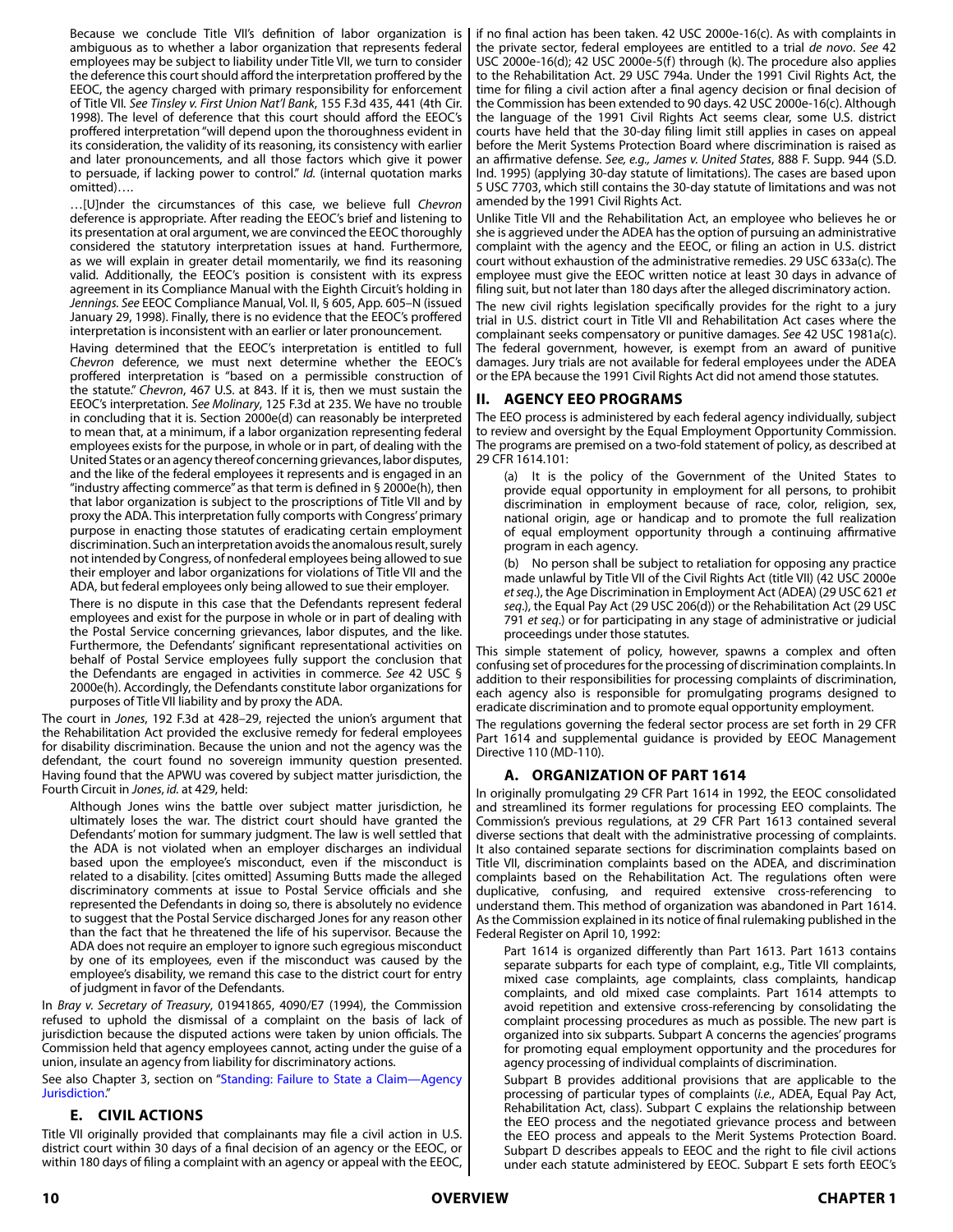policy on remedies and relief when discrimination has occurred. Subpart F contains miscellaneous provisions of general applicability to agency EEO programs. The overwhelming majority of comments addressing this issue supported the revised organization.

Part 1614 presents a much clearer explanation of the EEO process. Still, it should be noted that not all of the confusion surrounding the administrative processing of EEO cases has been engendered by the Commission's regulations. The CSRA creates a muddled overlap of jurisdiction between the EEOC and the MSPB. Both the Commission and the Board have had their difficulties in applying the statutory scheme in this area. Often, complainants and agencies have been caught in the middle. These are issues that can only be addressed by Congress.

Part 1614 was most recently amended effective September 24, 2012. 77 Fed. Reg. 43498–43506 (July 25, 2012).

### **B. AGENCY PROGRAMS**

The processing of discrimination complaints is only one aspect of an agency's responsibilities under the antidiscrimination statutes. Pursuant to 29 CFR 1614.102, each agency is required to establish an EEO program to eliminate discrimination and promote equal opportunity. Effective October 1, 2003, the EEOC issued Management Directive 715 (MD-715), which further refined and defined the responsibilities of agencies to promote equal employment opportunities. The directive also contains guidance to agencies for compliance with the No FEAR Act, discussed above under the heading "No FEAR Act of 2002."

The EEOC is not simply an adjudicator of federal sector complaints of discrimination. Its statutory mandate under both Title VII and the Rehabilitation Act includes implementing so-called "affirmative programs of equal employment opportunity." Through Part 1614 and MD-715, the Commission has sought to fulfill that mandate by requiring federal agencies to develop, implement, assess, and report on plans to promote equal employment opportunity.

The affirmative employment programs are sometimes referred to as "affirmative action" programs. Affirmative action in these programs should not be confused with court-ordered affirmative action. The object of the Commission's affirmative employment program policies is to increase employment opportunities for all individuals, regardless of race, color, sex, national origin, religion, or disability in all agencies of the federal government. Court-ordered affirmative action is a remedy for discrimination where an employer has demonstrated a long-standing resistance to the antidiscrimination laws.

# **1. Affirmative Employment Under Part 1614**

The basic obligations of agencies to promote equal employment opportunity are set forth in 29 CFR Part 1614. Section 102 defines the nature of the program each agency is required to establish:

(a) Each agency shall maintain a continuing affirmative program to promote equal opportunity and to identify and eliminate discriminatory practices and policies. In support of this program, the agency shall:

(1) Provide sufficient resources to its equal employment opportunity program to ensure efficient and successful operation;

(2) Provide for the prompt, fair and impartial processing of complaints in accordance with this part and the instructions contained in the Commission's Management Directives;

Conduct a continuing campaign to eradicate every form of prejudice or discrimination from the agency's personnel policies, practices and working conditions;

(4) Communicate the agency's equal employment opportunity policy and program and its employment needs to all sources of job candidates without regard to race, color, religion, sex, national origin, age, disability, or genetic information, and solicit their recruitment assistance on a continuing basis;

(5) Review, evaluate and control managerial and supervisory performance in such a manner as to insure a continuing affirmative application and vigorous enforcement of the policy of equal opportunity, and provide orientation, training and advice to managers and supervisors to assure their understanding and implementation of the equal employment opportunity policy and program;

(6) Take appropriate disciplinary action against employees who engage in discriminatory practices;

(7) Make reasonable accommodation to the religious needs of applicants and employees when those accommodations can be made without undue hardship on the business of the agency;

(8) Make reasonable accommodation to the known physical or mental limitations of qualified applicants and employees with handicaps unless the accommodation would impose an undue hardship on the operation of the agency's program;

(9) Provide recognition to employees, supervisors, managers

and units demonstrating superior accomplishment in equal employment opportunity;

(10) Establish a system for periodically evaluating the effectiveness of the agency's overall equal employment opportunity effort;

(11) Provide the maximum feasible opportunity to employees to enhance their skills through on-the-job training, work-study programs and other training measures so that they may perform at their highest potential and advance in accordance with their abilities;

(12) Inform its employees and recognized labor organizations of the affirmative equal employment opportunity policy and program and enlist their cooperation; and

(13) Participate at the community level with other employers, with schools and universities and with other public and private groups in cooperative action to improve employment opportunities and community conditions that affect employability.

To a large degree, this section mirrors the former regulation at 29 CFR 1613.203, except that, significantly, it provides for basing the performance appraisals of managers and supervisors, at least in part, on the discharge of equal employment opportunity policy; calls for discipline where appropriate; and stresses the need for recognition of employees who demonstrate superior accomplishment of the agency's goals as expressed in its policies and programs.

Subsection (b) of 29 CFR 1614.102 details implementation of agency EEO programs:

(b) In order to implement its program, each agency shall:

(1) Develop the plans, procedures and regulations necessary to carry out its program;

(2) Establish or make available an alternative dispute resolution program. Such program must be available for both the precomplaint process and the formal complaint process.

(3) Appraise its personnel operations at regular intervals to assure their conformity with its program, this part 1614 and the instructions contained in the Commission's management directives;

(4) Designate a Director of Equal Employment Opportunity (EEO Director), EEO Officer(s), and such Special Emphasis Program Managers (e.g., People With Disabilities Program, Federal Women's Program and Hispanic Employment Program), clerical and administrative support as may be necessary to carry out the functions described in this part in all organizational units of the agency and at all agency installations. The EEO Director shall be under the immediate supervision of the agency head;

(5) Make written materials available to all employees and applicants informing them of the variety of equal employment opportunity programs and administrative and judicial remedial procedures available to them and prominently post such written materials in all personnel and EEO offices and throughout the workplace;

(6) Ensure that full cooperation is provided by all agency employees to EEO Counselors and agency EEO personnel in the processing and resolution of pre-complaint matters and complaints within an agency and that full cooperation is provided to the Commission in the course of appeals, including granting the Commission routine access to personnel records of the agency when required in connection with an investigation; and

(7) Publicize to all employees and post at all times the names, business telephone numbers and business addresses of the EEO Counselors (unless the counseling function is centralized, in which case only the telephone number and address need be publicized and posted), a notice of the time limits and necessity of contacting a Counselor before filing a complaint and the telephone numbers and addresses of the EEO Director, EEO Officer(s) and Special Emphasis Program Managers.

Subsection (c) specifically sets forth the duties of the EEO director, who answers directly to the agency head:

(c) Under each agency program, the EEO Director shall be responsible for:

(1) Advising the head of the agency with respect to the preparation of national and regional equal employment opportunity plans, procedures, regulations, reports and other matters pertaining to the policy in § 1614.101 and the agency program;

(2) Evaluating from time to time the sufficiency of the total agency program for equal employment opportunity and reporting to the head of the agency with recommendations as to any improvement or correction needed, including remedial or disciplinary action with respect to managerial, supervisory or other employees who have failed in their responsibilities;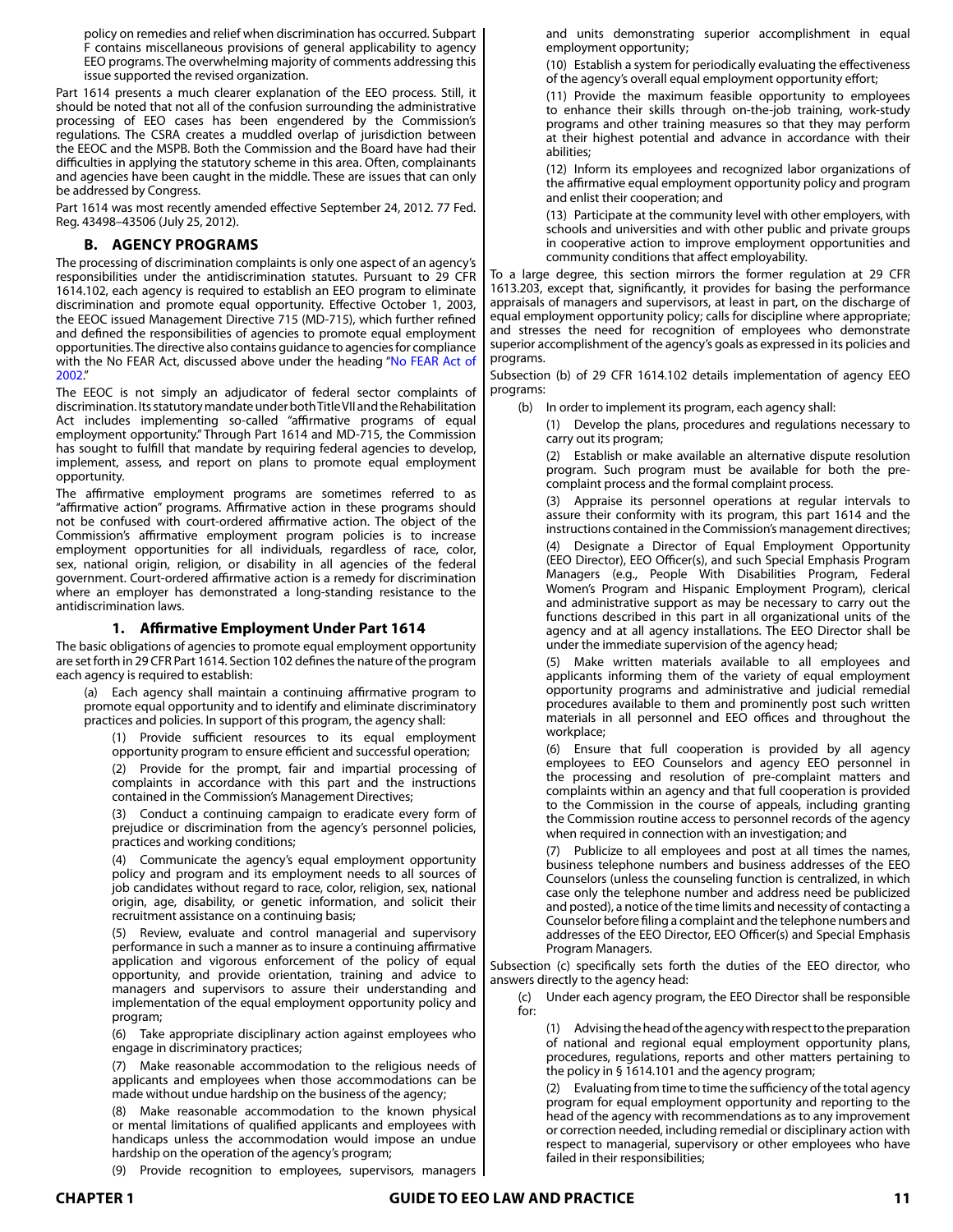(3) When authorized by the head of the agency, making changes in programs and procedures designed to eliminate discriminatory practices and to improve the agency's program for equal employment opportunity;

(4) Providing for counseling of aggrieved individuals and for the receipt and processing of individual and class complaints of discrimination; and

Assuring that individual complaints are fairly and thoroughly investigated and that final decisions are issued in a timely manner in accordance with this part.

Subsection (e) and (f), which were part of the 2012 amendments require that agencies comply with EEOC management directives and bulletins, sets up a program for EEOC review of agency EEO programs, and allows the EEOC to grant variances from the Part 1614 procedures:

> (e) Agency programs shall comply with this part and the Management Directives and Bulletins that the Commission issues. The Commission will review agency programs from time to time to ascertain whether they are in compliance. If an agency program is found not to be in compliance, efforts shall be undertaken to obtain compliance. If those efforts are not successful, the Chair may issue a notice to the head of any federal agency whose programs are not in compliance and publicly identify each non-compliant agency.

> (f) Unless prohibited by law or executive order, the Commission, in its discretion and for good cause shown, may grant agencies prospective variances from the complaint processing procedures prescribed in this Part. Variances will permit agencies to conduct pilot projects of proposed changes to the complaint processing requirements of this Part that may later be made permanent through regulatory change. Agencies requesting variances must identify the specific section(s) of this Part from which they wish to deviate and exactly what they propose to do instead, explain the expected benefit and expected effect on the process of the proposed pilot project, indicate the proposed duration of the pilot project, and discuss the method by which they intend to evaluate the success of the pilot project. Variances will not be granted for individual cases and will usually not be granted for more than 24 months. The Director of the Office of Federal Operations for good cause shown may grant requests for extensions of variances for up to an additional 12 months. Pilot projects must require that participants knowingly and voluntarily opt-in to the pilot project. Requests for variances should be addressed to the Director, Office of Federal Operations.

Although it is the focus of this book, the processing of discrimination complaints is only a small portion of an agency's obligations under Part 1614. In addition to the regulatory requirement that the EEO director report directly to the agency head, MD-110 requires that the EEO director have independent authority to carry out the agency's EEO programs. MD-110 at 1–3 also specifically prohibits EEO personnel from serving as agency representatives for agencies or complainants.

#### **2. Management Directive 715**

On October 1, 2003, the EEOC issued Management Directive 715 governing equal employment opportunity programs in the federal sector. MD-715 supersedes Management Directives 712 (March 29, 1983), and 713 and 714 (October 6, 1987), and all interpretive memoranda. MD-715 addresses affirmative employment responsibilities of federal agencies under Title VII and the Rehabilitation Act. There are no affirmative employment requirements in the provisions of the ADEA that apply to the federal sector.

MD-715 applies to "all executive agencies and military departments (except uniformed members) as defined in Sections 102 and 105 of Title 5 USC (including those with employees and applicants for employment who are paid from nonappropriated funds), the United States Postal Service, the Postal Rate Commission, the Tennessee Valley Authority, the Smithsonian Institution, and those units of the judicial branch of the federal government having positions in the competitive service." MD-715 is divided into three subparts. Subpart A "provides policy guidance and standards for establishing and maintaining effective affirmative programs of equal employment opportunity" under Title VII. Subpart B provides policy guidance for "effective affirmative action programs" under the Section 501 of the Rehabilitation Act. Finally, Subpart C sets forth general reporting requirements of agencies on their efforts to achieve equal employment opportunity. When issued in 2003, the EEOC announced plans to issue further guidance and instructions on implementing the policies of MD-715, but as of 2015 no further guidance has been issued.

The introduction to MD-715 sets forth the purpose of the directive:

The United States government employs over two million men and women across the country and around the world. The ability of our government to meet the complex needs of our nation and the American people rests squarely on these dedicated and hard-working individuals. Perhaps now more than ever before—with increasing public expectations of governmental institutions—federal agencies must position themselves to attract, develop and retain a top-quality workforce that can deliver results and ensure our nation's continued growth and prosperity.

Equal opportunity in the federal workplace is key to accomplishing this goal. In order to develop a competitive, highly qualified workforce, federal agencies must fully utilize all workers' talents, without regard to race, color, religion, national origin, sex or disability. While the promise of workplace equality is a legal right afforded all of our nation's workers, equal opportunity is more than a matter of social justice. It is a national economic imperative. Federal agencies must make full use of our nation's human capital by promoting workplace practices that free up opportunities for the best and brightest talent available. All workers must compete on a fair and level playing field and have the opportunity to achieve their fullest potential.

Policies and practices that impede fair and open competition in the federal workplace cost the American economy millions of dollars each year. The most obvious costs are out-of-pocket costs borne by both agencies and federal workers in connection with workplace disputes. Perhaps less obvious—but just as expensive—are costs associated with decreased morale and productivity and the ineffective and inefficient use of human capital resources. These costs can—and should—be avoided. Agencies must make a firm commitment to the principles of equal opportunity and make those principles a fundamental part of agency culture.

Title VII of the Civil Rights Act of 1964 (Title VII) and Section 501 of the Rehabilitation Act of 1973 (Rehabilitation Act) mandate that all federal personnel decisions be made free of discrimination on the basis of race, color, religion, sex, national origin, reprisal or disability and also require that agencies establish a program of equal employment opportunity for all federal employees and job applicants. 42 U.S.C. § 2000e-16 and 29 U.S.C. § 791. The Equal Employment Opportunity Commission (EEOC) has adjudicatory responsibilities in the federal EEO complaints process and oversight responsibility for federal programs required by Section 717 of Title VII and Section 501 of the Rehabilitation Act generally.

This Directive, which reflects recent and significant changes in the law, including recent Supreme Court decisions, supersedes earlier EEOC Management Directives and related interpretative memoranda on this subject and provides new guidance on the elements of legally compliant Title VII and Rehabilitation Act programs. This Directive requires agencies to take appropriate steps to ensure that all employment decisions are free from discrimination. It also sets forth the standards by which EEOC will review the sufficiency of agency Title VII and Rehabilitation Act programs, which include periodic agency self-assessments and the removal of barriers to free and open workplace competition.

Additional information concerning federal sector equal employment opportunity law and programs can be found at EEOC's website at [http://](http://www.eeoc.gov/) [www.eeoc.gov/.](http://www.eeoc.gov/) The EEOC will also supplement this Directive on an asneeded basis through the issuance of additional guidance and technical assistance. Questions concerning this Directive should be directed to EEOC's Office of Federal Operations.

There are six essential elements of the Title VII and Rehabilitation Act model programs under MD-715. These are: 1) a demonstrated commitment from agency leadership; 2) integration of EEO into the agency's strategic mission; 3) management and program accountability; 4) proactive prevention of unlawful discrimination; 5) efficiency; and 6) responsiveness and legal compliance. Each of these elements is broadly defined in the introduction to MD-715:

*Demonstrated Commitment From Agency Leadership*

This Directive requires agency heads and other senior management officials to demonstrate a firm commitment to equality of opportunity for all employees and applicants for employment. Even the best workplace policies and procedures will fail if they are not trusted, respected and vigorously enforced. Agencies must translate equal opportunity into every day practice and make those principles a fundamental part of agency culture. This commitment to equal opportunity must be embraced by agency leadership and communicated through the ranks from the top down. It is the responsibility of each agency head to take such measures as may be necessary to incorporate the principles of equal employment opportunity into the agency's organizational structure.

To this end, agency heads must issue a written policy statement expressing their commitment to equal employment opportunity (EEO) and a workplace free of discriminatory harassment. This statement should be issued at the beginning of their tenure and thereafter on an annual basis and disseminated to all employees. In addition, agency heads and other senior management officials may, at their discretion, issue similar statements when important issues relating to equal employment opportunity arise within their agency or when important developments in the law occur.

*Integration of EEO Into The Agency's Strategic Mission*

Equality of opportunity is essential to attracting, developing and retaining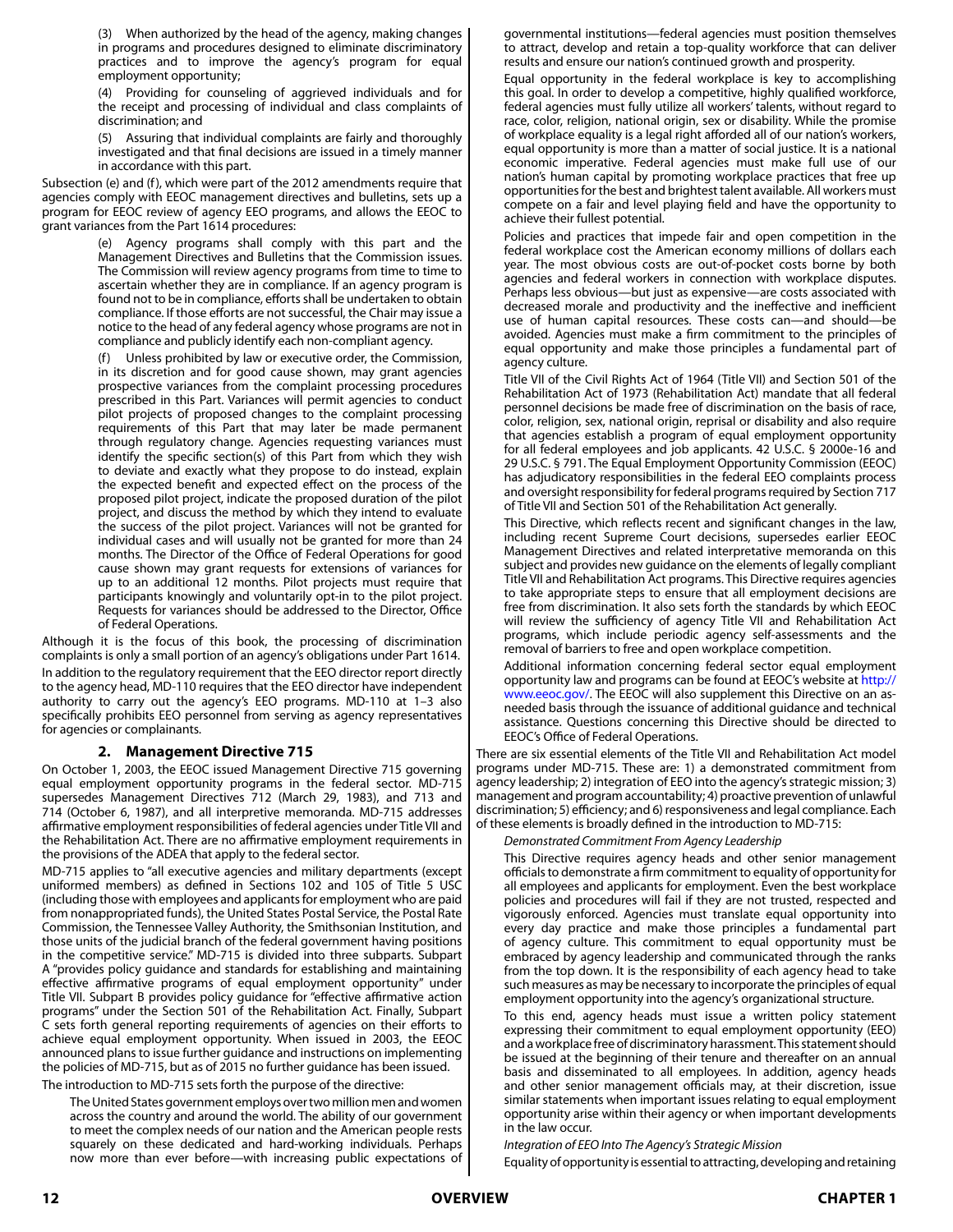the most qualified workforce to support the agency's achievement of its strategic mission. To this end, and in addition to the regulatory requirements found at 29 C.F.R. § 1614.102(b)(4), as interpreted in Management Directive 110 at 1–1, agencies must:

Maintain a reporting structure that provides the agency's EEO Director with regular access to the agency head and other senior management officials for reporting on the effectiveness, efficiency and legal compliance of the agency's Title VII and Rehabilitation Act programs. To emphasize the importance of the position, the agency head should be involved in the selection and performance review of the EEO Director.

Ensure EEO professionals are involved with, and consulted on, the management and deployment of human resources. The EEO Director should be a regular participant in senior staff meetings and regularly consulted on human resources issues.

Allocate sufficient resources to create and/or maintain Title VII and Rehabilitation Act programs that: 1) identify and eliminate barriers that impair the ability of individuals to compete in the workplace because of race, national origin, sex or disability; 2) establish and maintain training and education programs designed to provide maximum opportunity for all employees to advance; and 3) ensure that unlawful discrimination in the workplace is promptly corrected and addressed.

Attract, develop and retain EEO staff with the strategic competencies necessary to accomplish the agency's EEO mission, and interface with agency officials, managers and employees.

Recruit, hire, develop and retain supervisors and managers who have effective managerial, communications and interpersonal skills. Provide managers and supervisors with appropriate training and other resources to understand and successfully discharge their duties and responsibilities.

Involve managers and employees in the implementation of the agency's Title VII and Rehabilitation Act programs.

Use various media to distribute EEO information concerning federal EEO laws, regulations and requirements, rights, duties and responsibilities and to promote best workplace practices.

*Management and Program Accountability*

A model Title VII and Rehabilitation Act program will hold managers, supervisors, EEO officials and personnel officers accountable for the effective implementation and management of the agency's program. In ensuring such accountability, the agency must:

Conduct regular internal audits, on at least an annual basis, to assess the effectiveness and efficiency of the Title VII and Rehabilitation Act programs and to ascertain whether the agency has made a good faith effort to identify and remove barriers to equality of opportunity in the workplace.

Establish procedures to prevent all forms of discrimination, including harassment, retaliation and failure to provide reasonable accommodation to qualified individuals with disabilities.

Evaluate managers and supervisors on efforts to ensure equality of opportunity for all employees.

Maintain clearly defined, well-communicated, consistently applied and fairly implemented personnel policies, selection and promotion procedures, evaluation procedures, rules of conduct and training systems.

Implement effective reasonable accommodation procedures that comply with applicable executive orders, EEOC guidance, the Architectural and Transportation Barriers Compliance Board's Uniform Federal Accessibility Standards and Electronic and Information Technology Accessibility Standards. Ensure that EEOC has reviewed those procedures when initially developed and if procedures are later significantly modified.

Be mindful of the agency's disability program obligations, including the provision of reasonable accommodations, when negotiating collective bargaining agreements with recognized labor organization(s) representing agency employees.

Ensure effective coordination between the agency's EEO programs and related human resource programs, including the Federal Equal Opportunity Recruitment Program (FEORP), the Selective Placement Programs and the Disabled Veterans Affirmative Action Program (DVAAP).

Review each finding of discrimination to determine the appropriateness of taking disciplinary action against agency officials involved in the matter. Track these decisions and report trends, issues and problems to agency leadership for appropriate action.

Ensure compliance with settlement agreements and orders issued by the agency, EEOC, and EEO-related cases from the Merit Systems Protection Board, labor arbitrators, and the Federal Labor Relations Authority.

#### *Proactive Prevention of Unlawful Discrimination*

Agencies have an ongoing obligation to prevent discrimination on the bases of race, color, national origin, religion, sex, age, reprisal and disability, and eliminate barriers that impede free and open competition in the workplace. As part of this on-going obligation, agencies must conduct a self-assessment on at least an annual basis to monitor progress, identify areas where barriers may operate to exclude certain groups and develop strategic plans to eliminate identified barriers. A more detailed explanation of this process follows at Part A (Title VII) and Part B (Rehabilitation Act) of this Directive.

*Efficiency*

Agencies must have an efficient and fair dispute resolution process and effective systems for evaluating the impact and effectiveness of their EEO programs.

Maintain an efficient, fair and impartial complaint resolution process. Agencies should benchmark against EEOC regulations at 29 C.F.R. Part 1614 and other federal agencies of similar size highly ranked in EEOC's Annual Report on the federal sector complaints process.

Ensure that the investigation and adjudication function of the agency's complaint resolution process are kept separate from the legal defense arm of the agency or other agency offices with conflicting or competing **interests** 

Establish and encourage the widespread use of a fair alternative dispute resolution (ADR) program that facilitates the early, effective and efficient informal resolution of disputes. Appoint a senior official as the dispute resolution specialist of the agency charged with implementing a program to provide significant opportunities for ADR for the full range of employment-related disputes. Whenever ADR is offered in a particular workplace matter, ensure that managers at all appropriate levels will participate in the ADR process.

Use a complaint tracking and monitoring system that permits the agency to identify the location, status, and length of time elapsed at each stage of the agency's complaint resolution process, the issues and the bases of the complaints, the aggrieved individuals/complainants, the involved management officials and other information necessary to analyze complaint activity and identify trends.

Identify, monitor and report significant trends reflected in complaint processing activity. Analysis of data relating to the nature and disposition of EEO complaints can provide useful insight into the extent to which an agency is meeting its obligations under Title VII and the Rehabilitation Act.

Ensure timely and complete compliance with EEOC orders and the provisions of settlement/resolution agreements.

Maintain a system that collects and maintains accurate information on the race, national origin, sex and disability status of agency employees. *See* 29 C.F.R. § 1614.601 for further guidance.

Maintain a system that tracks applicant flow data, which identifies applicants by race, national origin, sex and disability status and the disposition of all applications. EEOC will issue more detailed guidance on collecting and maintaining applicant flow data.

Maintain a tracking system of recruitment activities to permit analyses of these efforts in any examination of potential barriers to equality of opportunity.

Identify and disseminate best workplace practices.

*Responsiveness and Legal Compliance*

Federal agencies must:

Ensure that they are in full compliance with the law, including EEOC regulations, orders and other written instructions. *See* 42 U.S.C. § 2000e-16(b).

Report agency program efforts and accomplishments to EEOC and respond to EEOC directives and orders in accordance with EEOC instructions and time frames.

Ensure that management fully and timely complies with final EEOC orders for corrective action and relief in EEO matters.

MD-715, Section II, Subpart A deals with the obligation of federal agencies to develop "an affirmative program of equal employment opportunity" under Title VII. This means that:

Section 717 of Title VII requires federal agencies to take proactive steps to ensure equal employment opportunity for all their employees and applicants for employment. This means that agencies must work to proactively prevent potential discrimination before it occurs and establish systems to monitor compliance with Title VII. Agencies must regularly evaluate their employment practices to identify barriers to equality of opportunity for all individuals. Where such barriers are identified, agencies must take measures to eliminate them. With these steps, agencies will ensure that all persons are provided opportunities to participate in the full range of employment opportunities and achieve to their fullest potential.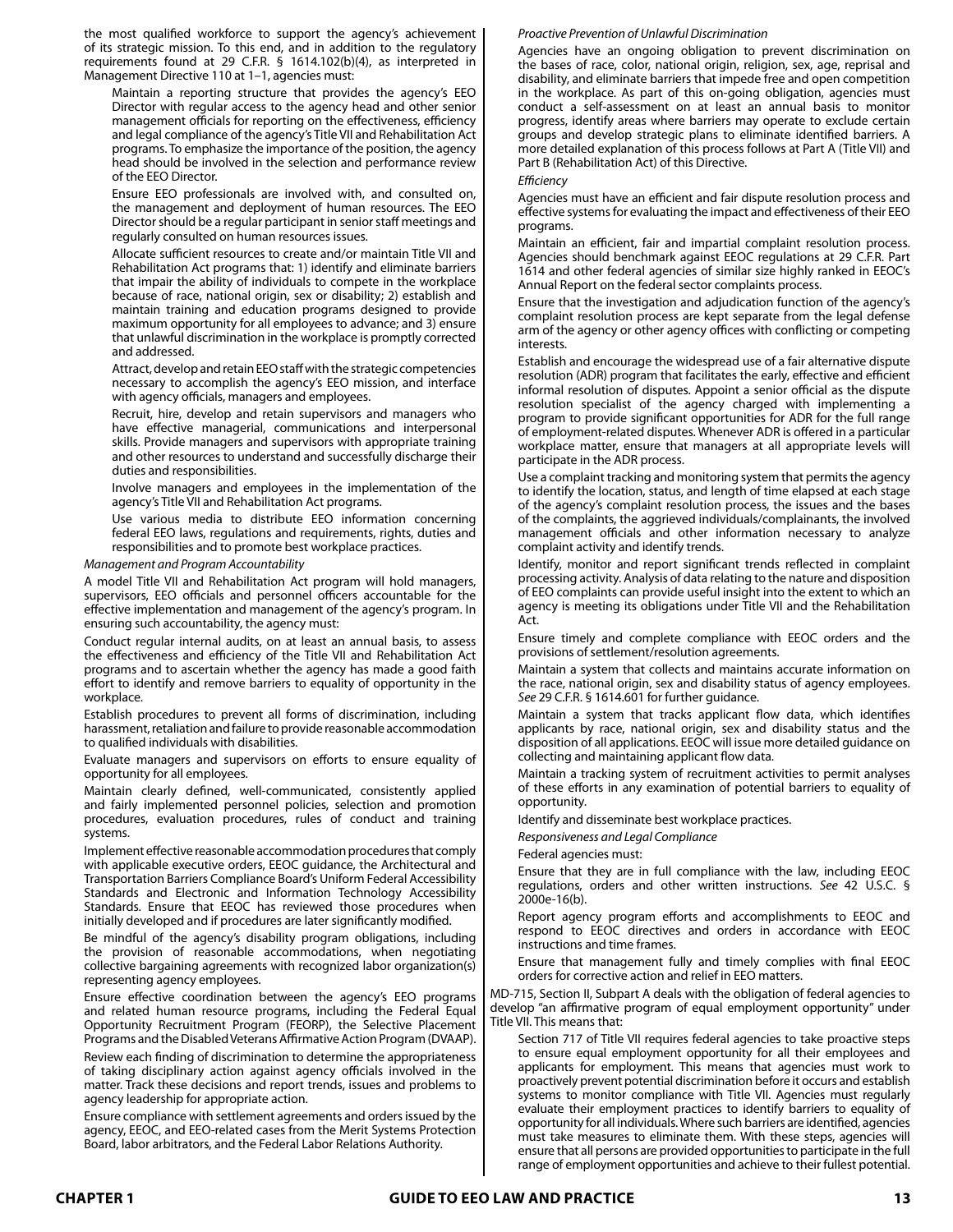The first requirement of Subpart A is that agencies must conduct an annual self-evaluation. This self-evaluation, described in Subpart A, Section II, requires agencies to

monitor progress and identify areas where barriers may operate to exclude certain groups. A first step in conducting this self-assessment involves looking at the racial, national origin and gender profile of relevant occupational categories in an agency's workforce. Guidance on how to group occupational categories will be provided separately. This "snapshot" can serve as a diagnostic tool to help agencies determine possible areas where barriers may exist and may require closer attention.

According to MD-715, this self-assessment provides a "statistical snapshot" that is a starting point for the identification of workplace barriers. *Id.* That snapshot must then be evaluated in light of the "totality of the circumstances." *Id.* The self-assessment must, at a minimum, include the following data for each agency as of the end of each fiscal year:

Total workforce distribution by race, national origin and sex for both the permanent and temporary workforce;

Permanent and temporary workforce participation rates for each grade level by race, national origin and sex;

Permanent and temporary workforce participation rates for each of the agency's major occupational categories (divided by grade level) by race, national origin and sex;

Participation rates in supervisory and management positions by race, national origin and sex;

The race, national origin and sex of applicants for both permanent and temporary employment;

The rates of selections for promotions, training opportunities and performance incentives by race, national origin and sex; and

The rates of both voluntary and involuntary separations from employment by race, national origin and sex.

*Id.* Regarding the "rates of selections for promotions" portion of Part A, II, the Commission held in *Casie S. v. Secretary of Housing and Urban Development*, 0120100672 (2018), that nothing in that language requires the "agency to keep promotion applications categorized by national origin or Best Qualified Lists categorized by national origin."

The purpose of gathering this information is to help the agency identify meaningful disparities in its workforce and to focus further self-assessment. As the Commission explains:

In conducting its self-assessment, agencies shall compare their internal participation rates with corresponding participation rates in the relevant civilian labor force (CLF). Geographic areas of recruitment and hiring are integral factors in determining "relevant" civilian labor force participation rates. EEOC will provide appropriate civilian labor force data for use by agencies. With respect to positions typically filled through the internal promotion process or through transfers from other federal agencies, a self-assessment will involve looking at the racial, national origin and gender profile of the occupational categories and/or grade levels from which such promotions or transfers are typically made. EEOC will, from time to time, provide additional guidance on conducting the analysis.

*Id.* The directive requires agencies to collect and maintain race, national origin and gender data on employees in both the permanent and temporary workforce, as well as on applicants for employment. Collection of the data from both employees and applicants should be by voluntary self-identification. *See* 29 CFR 1614.601.

Section III of Subpart A addresses barriers to equal employment opportunity under Title VII. If an agency's self-assessment identifies racial, national origin or gender-based disparities, it must then identify the barriers creating those disparities:

Workplace barriers can take various forms and sometimes involve a policy or practice that is neutral on its face. Identifying and evaluating potential barriers requires an agency to examine all relevant policies, practices, procedures and conditions in the workplace. The process further requires each agency to eliminate or modify, where appropriate, any policy, practice or procedure that creates a barrier to equality of opportunity.

For example, if a self-assessment revealed that Hispanics are virtually absent from the workforce in a facility, it would be logical for the agency to initially focus attention on its hiring and recruitment activities. The agency could rule out potential recruitment concerns if it determined that Hispanics were well represented among its applicants for employment. It would then be appropriate for the agency to examine all other aspects of the hiring process to identify the factor(s) responsible for the statistical disparity.

*Id.* The Commission suggests several questions that an agency might consider in identifying workplace barriers:

Are recruitment efforts resulting in a cross-section of qualified applicants? Is there a significant disparity between the proportion of a racial, national origin or gender group in the agency's applicant pools and the proportion of that group in the relevant labor markets from which applicants are drawn?

In a workforce where employees of a particular group are virtually absent, to what extent are employment opportunities unnecessarily restricted to internal applicants?

Have supervisors, managers and executives been adequately trained on the agency's obligations under Title VII?

Are there decision makers whose employment decisions have excluded individuals on the basis of race, national origin or sex?

Are there any selection criteria that tend to screen out a particular racial, national origin or gender group?

*Id.* Subpart A, section III. Section IV of Subpart A discusses the evaluation and elimination of workplace barriers based on race, national origin or gender. The Commission provides the following example of how self-analysis might lead to identification of a workplace barrier that creates a racial disparity:

For example, statistical disparities are identified in an agency's auditor occupational group and further examination of the situation reveals the following: In the past, the auditor occupational group was racially diverse, including at the higher grade levels. However, after the agency instituted a requirement that auditors must be certified public accountants (CPAs) in order to be promoted to the GS-14 level or higher, few internal candidates held CPAs and therefore did not qualify for promotional opportunities to the higher level grades. As a result, the agency recruited candidates for these positions from a local business school with a student population that primarily came from the same racial group. Over time, auditors at the grade 14 level and above did not reflect the racial diversity of auditors at the lower grade levels. Assuming the requirement for a CPA is justified by business necessity, the agency has several options to consider in designing a response to this situation. Most obviously, the agency should increase its applicant pool for positions at the grade 14 and above by recruiting at other business schools with more diverse student populations. As an additional option, the agency might take steps to encourage its own auditors at the lower grade levels to pursue a CPA.

In order to assess the appropriateness of any policy, practice or condition that is identified as creating a statistical disparity, the Commission requires that agencies consider:

Whether the agency head can do more to demonstrate to the workforce, his or her commitment to equal employment opportunity;

Whether there are budgetary or other restrictions governing a decision to limit recruitment to internal applicants;

Whether certain qualification standards are truly necessary to the successful performance in a position; and

Whether selection criteria used to assess qualifications that have been found to exclude or adversely impact a particular racial, national origin or gender group truly measure the knowledge, skills and abilities that they purport to measure, and whether alternative criteria are available that do not disadvantage any particular group.

*Id.*, subpart A, section IV. Where an identified barrier serves no legitimate purpose, it must be eliminated immediately. Even if a policy that poses a barrier can be justified by business necessity, agencies must evaluate whether there is an alternative, less exclusionary practice that would serve the same purpose. If the self-analysis identifies barriers that are not within an agency's control, this should be brought to the attention of the EEOC.

MD-715 also suggests several measures that an agency can undertake to enhance and maximize opportunities for all employees:

Identifying career enhancing opportunities such as details, developmental assignments, mentoring programs, etc. Structuring details or developmental assignments to expose a broad range of employees to a variety of positions within the agency.

Assessing internal availability of candidates by identifying job-related skills, education, knowledge and abilities that may be obtained at lower levels in the same or similar occupational series.

Conducting a skills-building inventory of agency employees, including but not limited to, current and potential gaps in skills and the distribution of skills. Developing an action plan to address these gaps.

When appropriate, developing broad criteria for evaluating the knowledge, skills and abilities of applicants for particular positions that takes into account a range of experience and skills.

Subpart A, section IV. Subpart B of the MD-715 addresses the proactive prevention of discrimination under Section 501 of the Rehabilitation Act. In the Rehabilitation Act, Congress required the federal government to become a model employer of individuals with disabilities. The Rehabilitation Act requires each agency to establish and maintain "an affirmative action program plan for the hiring, placement, and advancement to individuals with disabilities." As the Commission explains: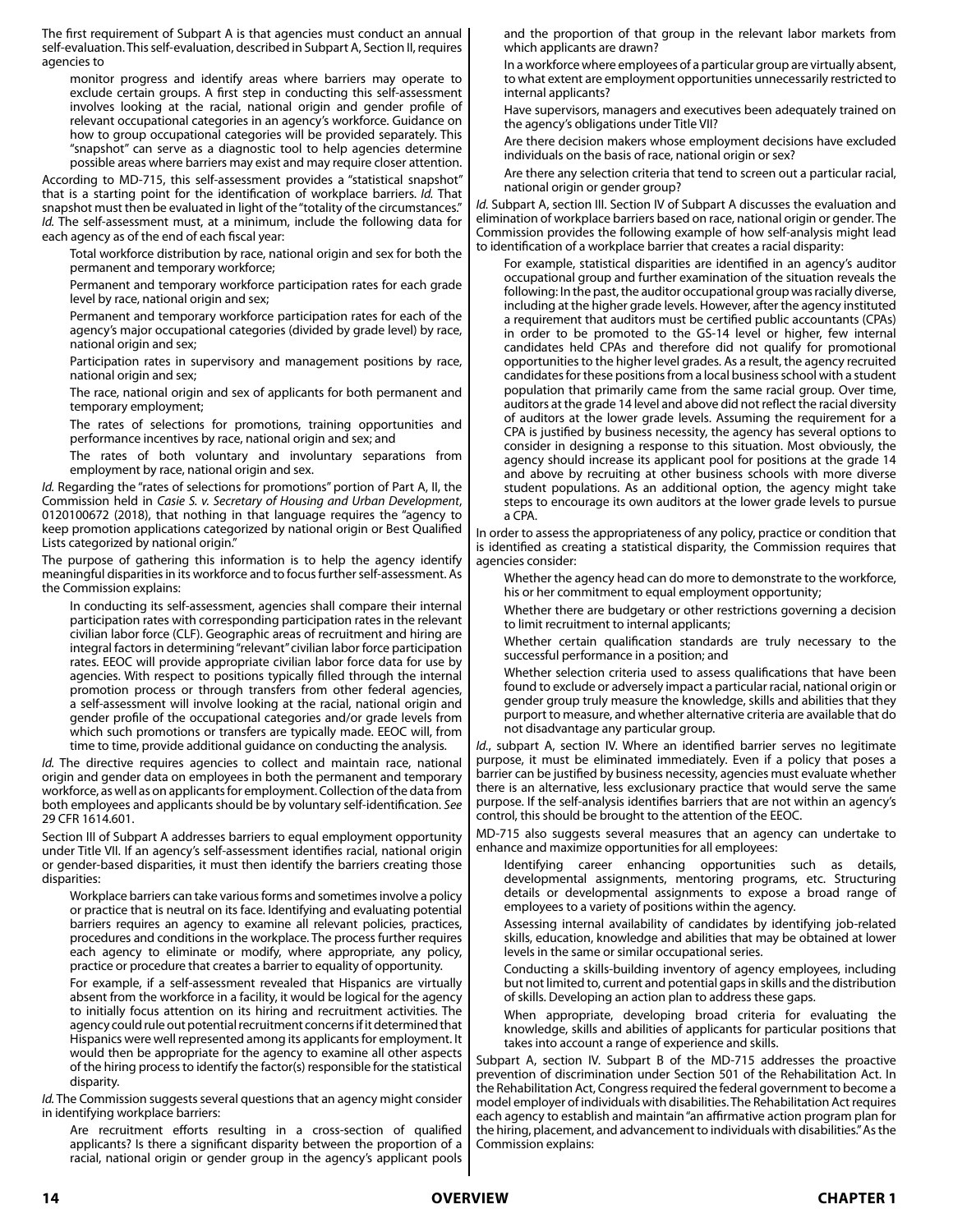The mandate to serve as a model employer requires several things. First, agencies may not discriminate against qualified individuals with disabilities. But non-discrimination alone is not enough. The Rehabilitation Act also requires agencies to take proactive steps to ensure equal employment opportunity for individuals with disabilities. This means agencies must attempt to prevent discrimination before it occurs and must establish systems to monitor their own compliance with the Act. Agencies must regularly evaluate their employment practices to identify barriers to equality of opportunity for individuals with disabilities. Where such barriers are identified, agencies must eliminate them. With these steps, agencies will ensure that individuals with disabilities are provided opportunities to fully participate in employment opportunities and achieve to their fullest potential.

By incorporating provisions of the Americans with Disabilities Act into the Rehabilitation Act, Congress defined the term discrimination to include:

Making unlawful medical examinations or inquiries;

Not providing reasonable accommodations to an otherwise qualified individual with a disability unless the agency can demonstrate that the accommodation would impose an undue hardship on its operations;

Denving job opportunities to an otherwise qualified applicant or employee because of the need for a reasonable accommodation;

Using qualification standards, employment tests or other selection criteria that screen out, or tend to screen out, individuals with disabilities unless shown to be job-related for the position in question and consistent with business necessity;

Failing to select and administer employment tests in the most effective manner to ensure that when the test is administered, the test results accurately reflect the skills, aptitudes or other factors the test purports to measure, rather than reflecting the impaired sensory, manual or speaking skills of the employee or applicant;

Using standards, criteria, or methods of administration that have the effect of discrimination on the basis of disability or that perpetuate the discrimination of others who are subject to common administrative control;

Limiting, segregating, or classifying a job applicant or employee in a way that adversely affects the opportunities or status of such applicant or employee because of the disability of such applicant or employee;

Participating in a contractual or other arrangement or relationship that has the effect of subjecting a qualified applicant or employee with a disability to prohibited discrimination; and

Excluding or otherwise denying equal jobs or benefits to a qualified individual because of the known disability of an individual with whom the qualified individual is known to have a relationship or association.

*Id.* Section I. Like Title VII, the Rehabilitation Act also includes protections against reprisal for participation in the EEO process or opposing any discriminatory practice under the Act.

As with Subpart A, MD-715, as it relates to the Rehabilitation Act requires agencies to conduct a self-assessment of policies, practices and procedures that, directly or indirectly, relate to the employment of individuals with disabilities. For the purposes of Subpart B:

[T]he term "employment" refers to the full range of employment decisions, including (but not limited to) hiring, advancement, retention, and other general terms, conditions and privileges of employment. The term "conditions" is intended to refer to the full range of environmental circumstances within an agency, including the physical layout and design of the structure in which the agency is located. In this regard, agencies should be mindful of their obligation to ensure that their physical structures and facilities comply with the requirements of the Architectural Barriers Act (42 U.S.C. § 4151 *et seq*.) and relevant titles of the ADA.

In addition, agencies are reminded of their responsibilities to bring physical structures and facilities into compliance with the Architectural Barriers Act.

As with the self-assessment under Subpart A, the self-assessment of the agency's fulfillment of its obligations under the Rehabilitation Act is intended to provide a "statistical snapshot" as a starting point for the identification and elimination of employment barriers. However:

[A]gencies must be mindful that, while such numerical analyses can be useful as initial diagnostic and measuring tools, not all issues relating to their obligations under the Rehabilitation Act will lend themselves to such an analysis. Moreover, an agency can be liable for discrimination under the Rehabilitation Act if its practices exclude even one individual on the basis of that individual's disability. It is the responsibility of each agency to be sensitive to any employment circumstance or condition that may be relevant to its ability to meet its fundamental obligation to effect appropriate hiring, advancement and retention of individuals with disabilities, especially those with targeted disabilities.

Agencies are required to conduct the self-analysis on an annual basis with respect to the end of the fiscal year and, at a minimum, must include the following:

Total workforce distribution of employees with disabilities for both the permanent and temporary workforce;

Representation and distribution of employees with disabilities, by grade, in both the permanent and temporary workforce;

Permanent and temporary workforce participation of employees with disabilities in major occupational groups by grades;

The representation of individuals with disabilities among applicants for permanent and temporary employment;

The representation of employees with disabilities among those who received promotions, training opportunities and performance incentives; The representation of employees with disabilities among those who were voluntarily and involuntarily separated;

The effectiveness and efficiency with which the agency processes requests for reasonable accommodation under the Rehabilitation Act;

The extent to which an agency is in compliance with Section 508 of the Rehabilitation Act's requirement to provide employees with disabilities access to information and data that is comparable to that provided to those without disabilities; and

Information and trend data reflecting the nature, status and disposition of complaints in the administrative process (EEOC, MSPB and FLRA) and in court alleging violations of the Rehabilitation Act.

*Id.*, subpart B, section III. Unlike protected categories covered by Title VII, there is no comparable census data on individuals with disabilities and, the Commission notes, this makes a reliable statistical analysis based on general workforce data difficult.

However, a review of agency annual submissions to the EEOC reveals that some agencies favorably distinguish themselves (compared to the federal government in general) through the number of employees with disabilities in their workforce. Until such time as reliable data is developed and disseminated concerning the general availability of individuals with disabilities in the workforce, this Directive recommends agencies evaluate themselves against the workforce profile of the federal government in general and that of agencies ranked highly, in this respect, in the most recent EEOC annual report on the federal workforce. All agencies, regardless of their relative standing, are strongly encouraged to effect steady and measurable progress with respect to the employment and advancement of individuals with disabilities.

In addition to the absence of reliable availability data for individuals with disabilities, any statistical analysis is complicated by the fact that disabilities are individual in nature, making gross statistical comparisons of limited value. Notwithstanding these limitations, an agency's analysis of the above information can help facilitate an assessment concerning the extent to which individuals with disabilities, especially those with targeted disabilities, are provided equal employment opportunities. Statistical information may be a useful starting point for a more thorough examination of the agency's physical facilities, electronic and information processes, personnel policies, selection and promotion procedures, evaluation procedures, rules of conduct and training systems to ensure full accessibility for individuals with disabilities.

*Id.* The collection and maintenance of data for the self-analysis also poses special problems because of the ADA prohibitions on the collection and distribution of medical information. Agencies are required to adopt procedures that ensure the information for the self-analysis is collected and managed consistent with ADA requirements regarding confidentiality. Information on individuals with disabilities may be collected in the following ways:

Agencies may use information obtained from Standard Form 256, the "Self-Identification of Handicap" form (SF 256) issued by the Office of Personnel Management, or other information that individuals choose to disclose about the existence of disabilities. *See* 29 C.F.R. § 1614.601(f).

Agencies tracking applications from individuals with disabilities, or considering the use of excepted appointing authorities or other special programs, may invite applicants to indicate if they have the types of disabilities that are covered by the program at issue.

Whenever an agency invites an applicant or employee to provide information about his/her disability, the agency must clearly notify such individual that: (a) response to the invitation is voluntary and refusal to provide the information will not subject the individual to any adverse treatment; (b) the information will be kept confidential and used only for affirmative action purposes; and (c) individuals may self-identify at any time during their employment and failure to complete SF 256 or to respond to pre-offer invitations will not excuse the agency from Rehabilitation Act requirements.

*Id.* To ensure confidentiality, medical and disability-related information must be collected and maintained on separate forms, kept in separate files and treated as confidential medical records.

The information collected may be put to limited, authorized uses:

For affirmative action purposes alone, medical and disability-related